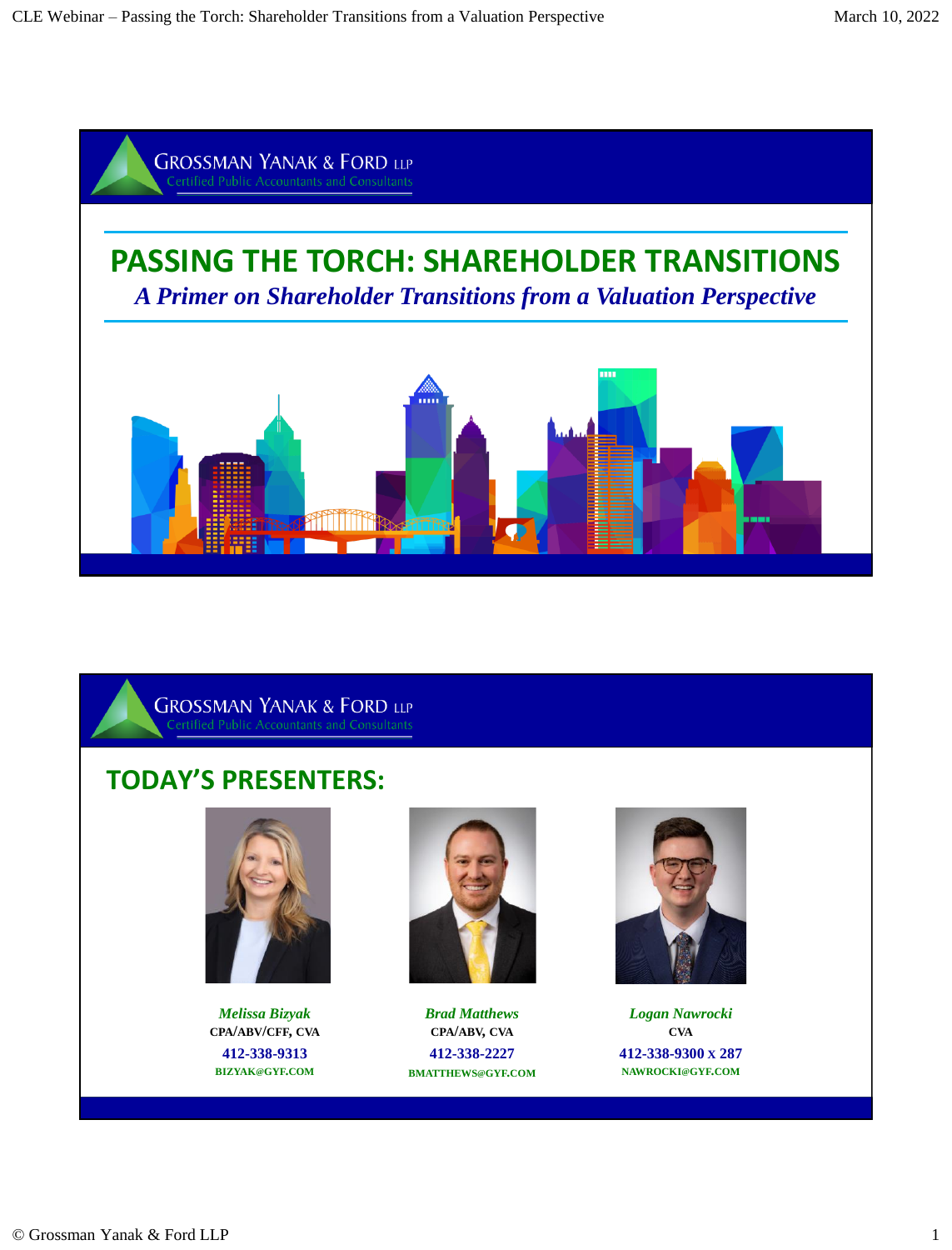# *Passing the Torch: Shareholder Transitions*

### **INTRODUCTION**

- *Why this topic and why now?*
	- The global pandemic has caused many owners of privately held businesses to refocus
	- Businesses have been stress tested
	- Disruption also created space for more entrepreneurs
	- Pressure to identify future leaders has never been more intense
	- The next decade will bring substantial business ownership handoffs

**GROSSMAN YANAK & FORD LLP** 

# *Passing the Torch: Shareholder Transitions*

- *Businesses should have near-term business continuity plans and long-term succession plans* 
	- Only one-third of U.S. family businesses have documented and communicated succession plans in place *(per study by PWC)*
	- Businesses that have not begun to plan are vulnerable to risk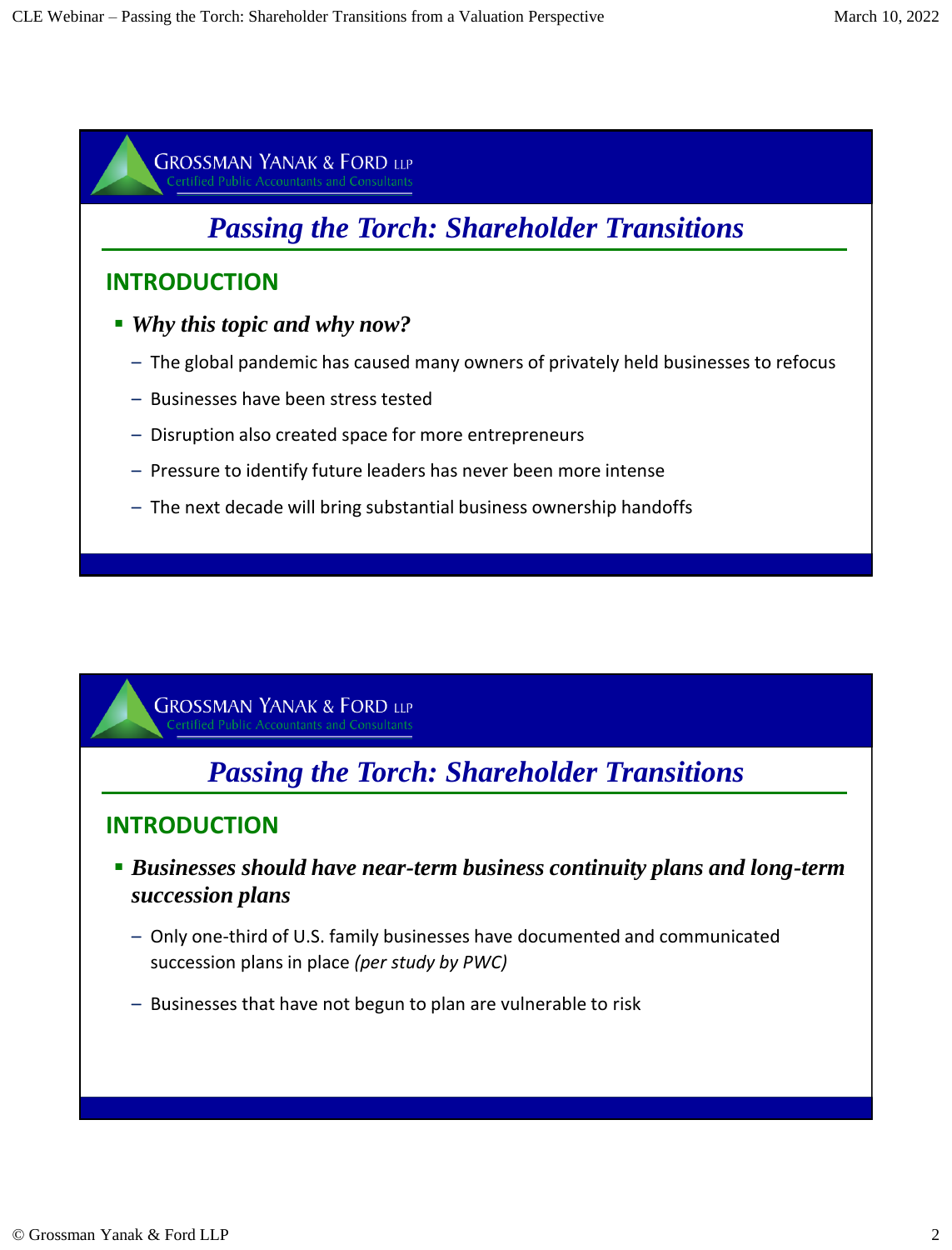

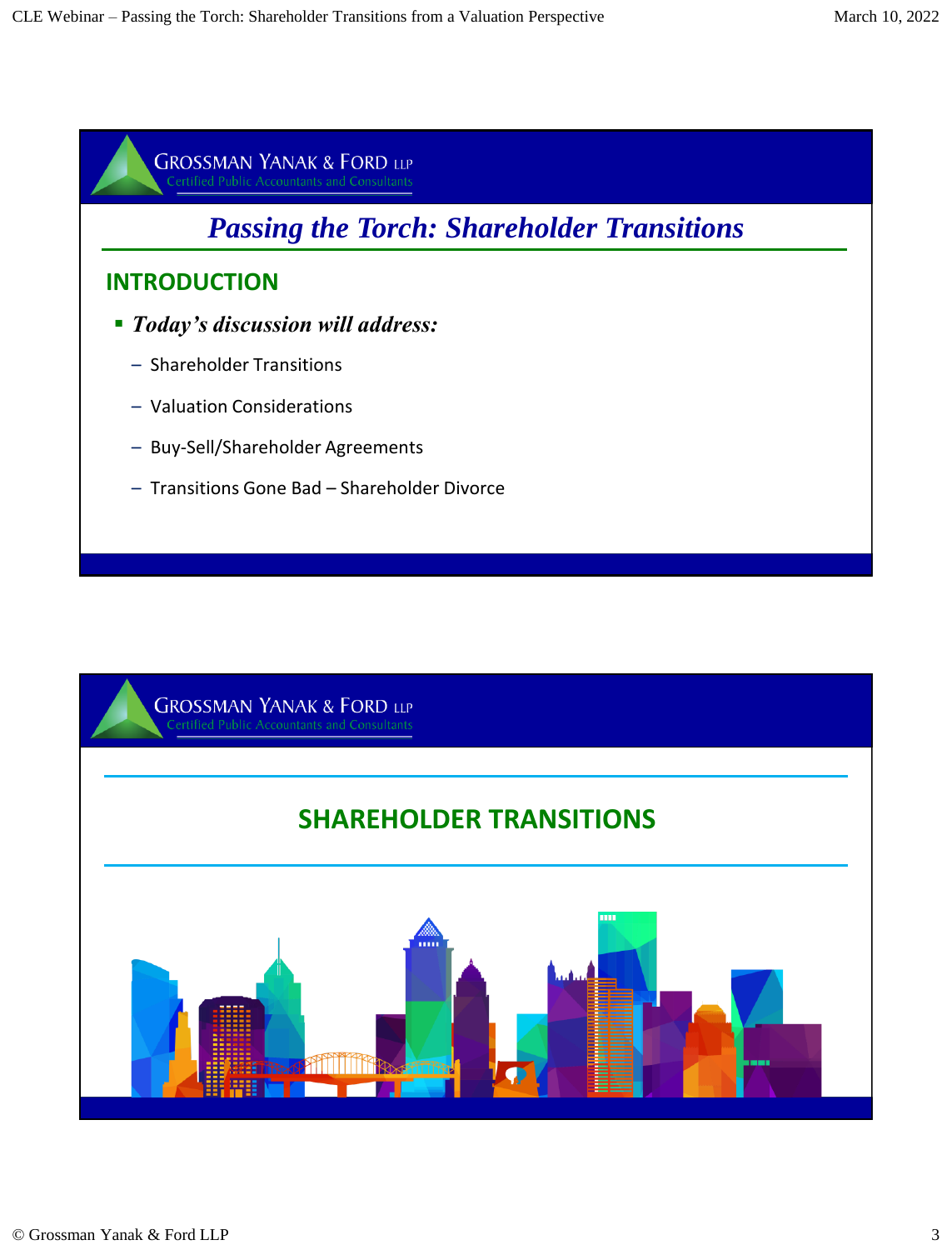

# *Passing the Torch: Shareholder Transitions*

- *Time is critical on three fronts* 
	- Advanced planning is far more effective than waiting until owner(s) are close to an exit
	- Sufficient time must be allotted for preparation for any transition
	- The implementation of a plan often takes much longer than anticipated at the beginning of the process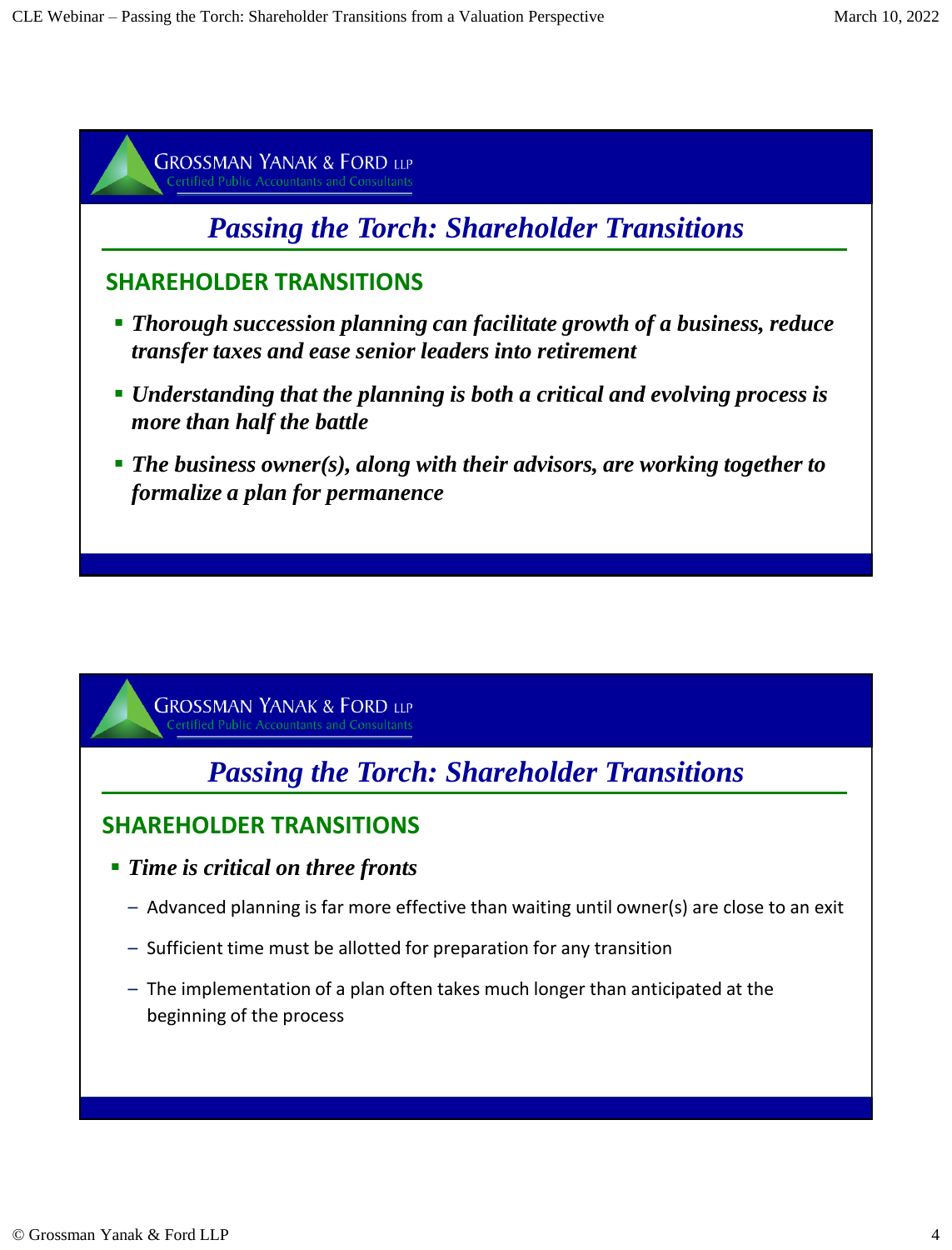# *Passing the Torch: Shareholder Transitions*

### **SHAREHOLDER TRANSITIONS**

- *Advisors that should participate* 
	- Legal counsel corporate and estate
	- Company accountants
	- Business valuators
	- Wealth advisors

**GROSSMAN YANAK & FORD LLP** fied Public Accountants and Consultants

*Passing the Torch: Shareholder Transitions*

- *A plan for transition can include:* 
	- Setting goals both business and personal
	- Understanding value
	- Assessing talent and development of future leaders
	- Adopting strategies to preserve legacy of the business
	- Creating a long-term corporate governance plan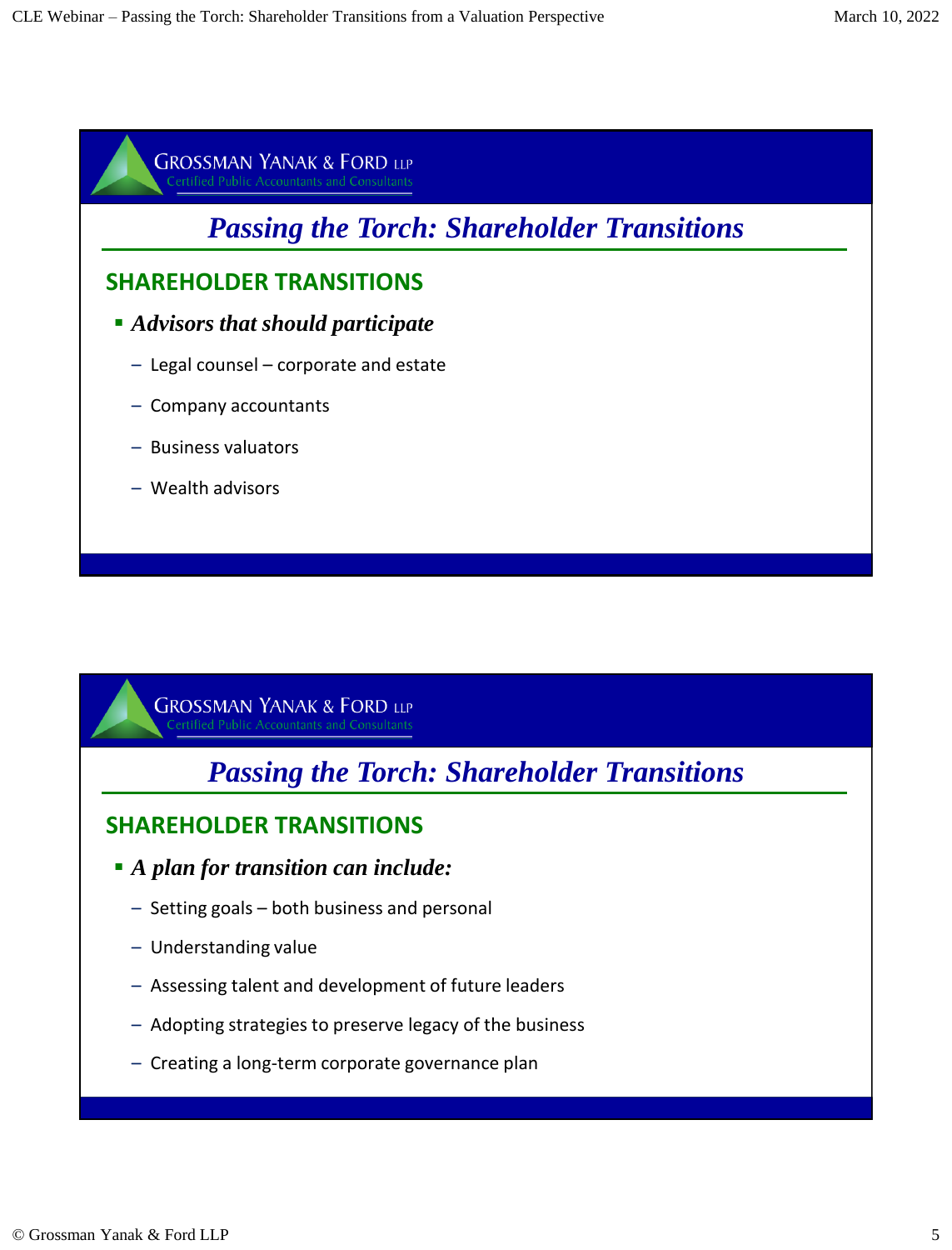# *Passing the Torch: Shareholder Transitions*

### **SHAREHOLDER TRANSITIONS**

- *Issues that should be addressed* 
	- Evaluating options for corporate finance structures debt and equity
	- Compensation planning successors and other members of management
	- Identifying value drivers, risks and other complexities of valuation
	- Contingency planning
	- Creating (and implementing) or revising shareholder agreements

**GROSSMAN YANAK & FORD LLP** fied Public Accountants and Consultants

# *Passing the Torch: Shareholder Transitions*

- *Creating and measuring value* 
	- Valuation is at the heart of all planning
	- Process of identification of risk and value drivers of the business
		- Value is a function of assessing and quantifying future economic benefits and associated risk
	- Understanding the difference between value and price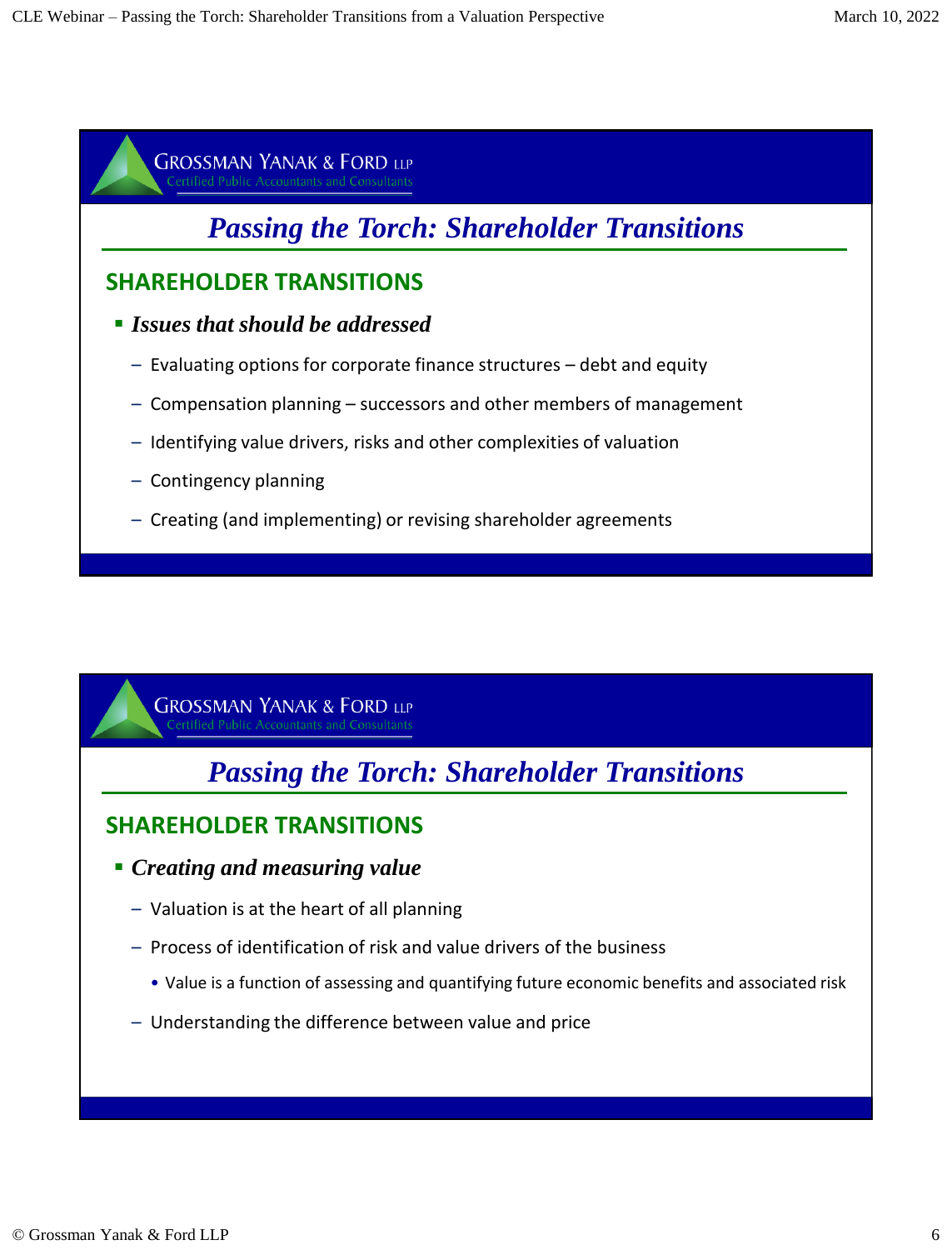# *Passing the Torch: Shareholder Transitions*

### **SHAREHOLDER TRANSITIONS**

- *Understanding the options* 
	- Process of vetting through each alternative
		- Both internal and external options
	- Compare advantages and disadvantages of each option

**GROSSMAN YANAK & FORD LLP** ified Public Accountants and Consultants

*Passing the Torch: Shareholder Transitions*

- *What are the options for transition (internal to the business)?* 
	- Transfer to family members
	- Management buyout
	- Adopting an employee stock ownership plan
	- Partial sale transaction
	- Through use of a shareholder/buy-sell agreement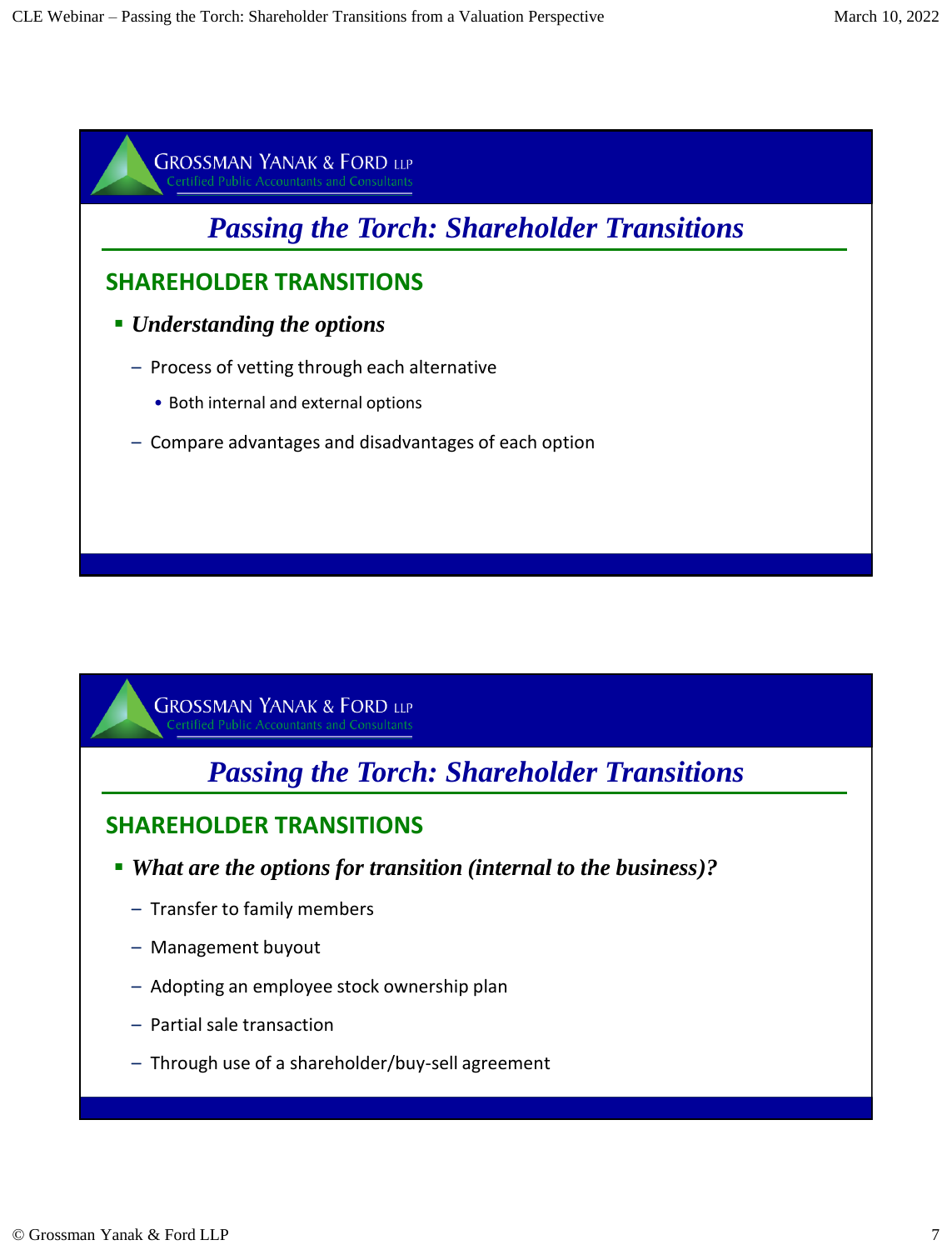

*Passing the Torch: Shareholder Transitions*

- *Outcomes of transition planning* 
	- Charts a clear path forward
	- Drives consistency and stability in decision-making process
	- Builds commitment on the part of senior owners and their successors
	- Provides a framework for responses to unforeseen events
	- Shareholders should have a clear understanding of exit options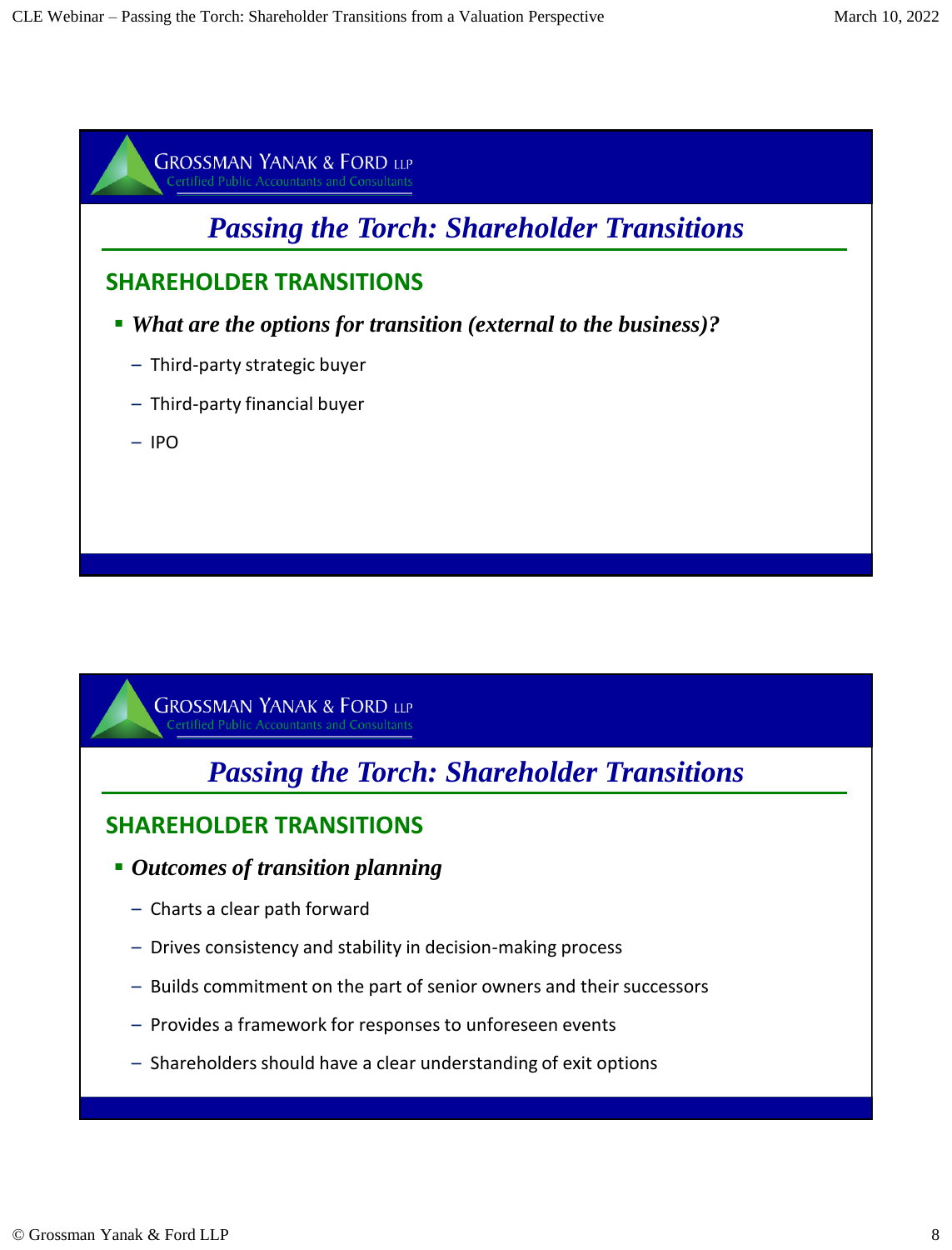

# *Passing the Torch: Shareholder Transitions*

- *Process*
	- Define the engagement
		- Scope
		- Deliverable
		- General valuation parameters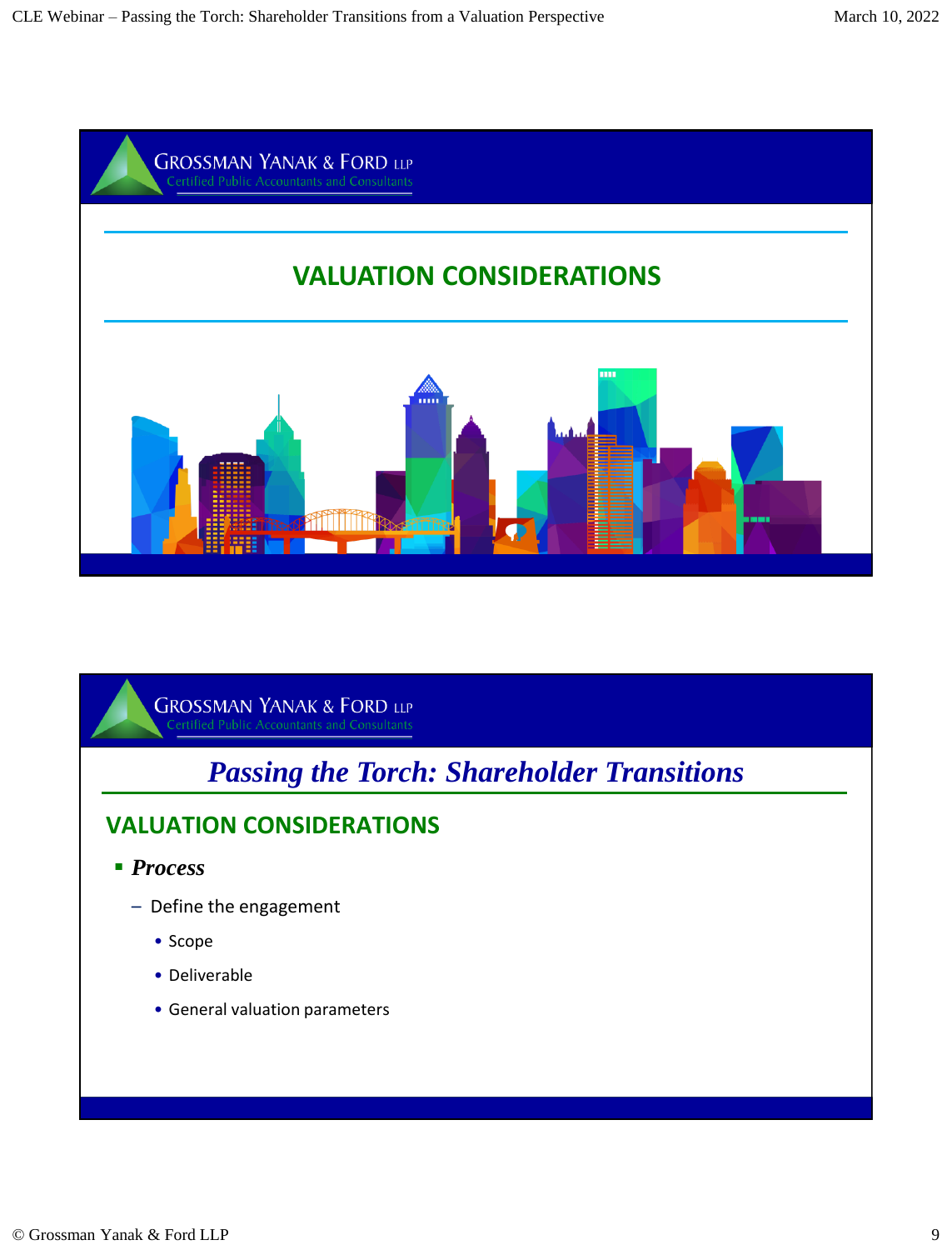

*Passing the Torch: Shareholder Transitions*

- *Process*
	- Analysis of Information
		- Historical and forecasted financial information
		- Normalization process
		- Identification of operational and financial trends
		- Industry and economic analysis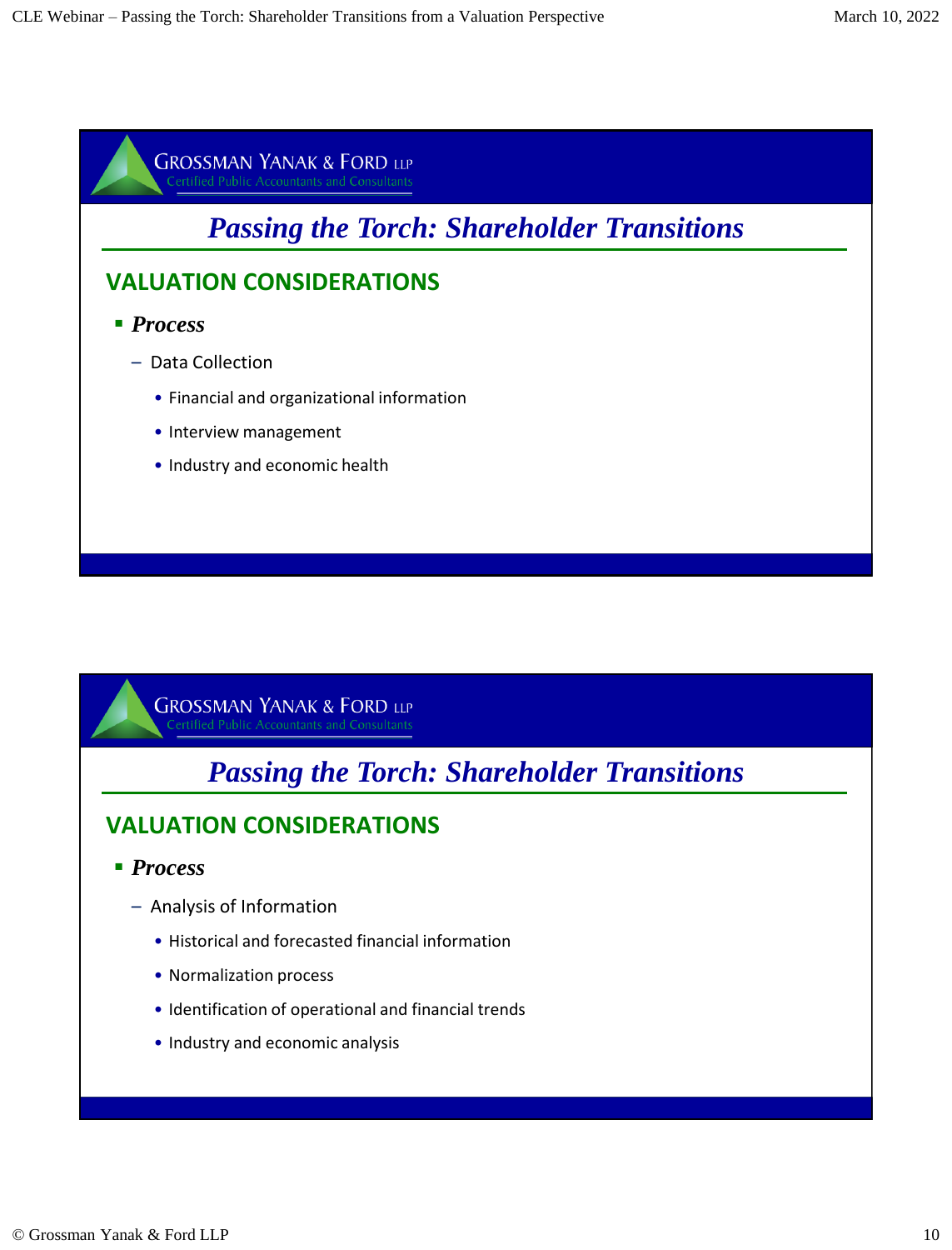

# *Passing the Torch: Shareholder Transitions*

- *Process*
	- Income-Based Approach
		- Discounted Future Cash Flows
		- Capitalization of Future Cash Flows
		- Future economic benefits and required rate of return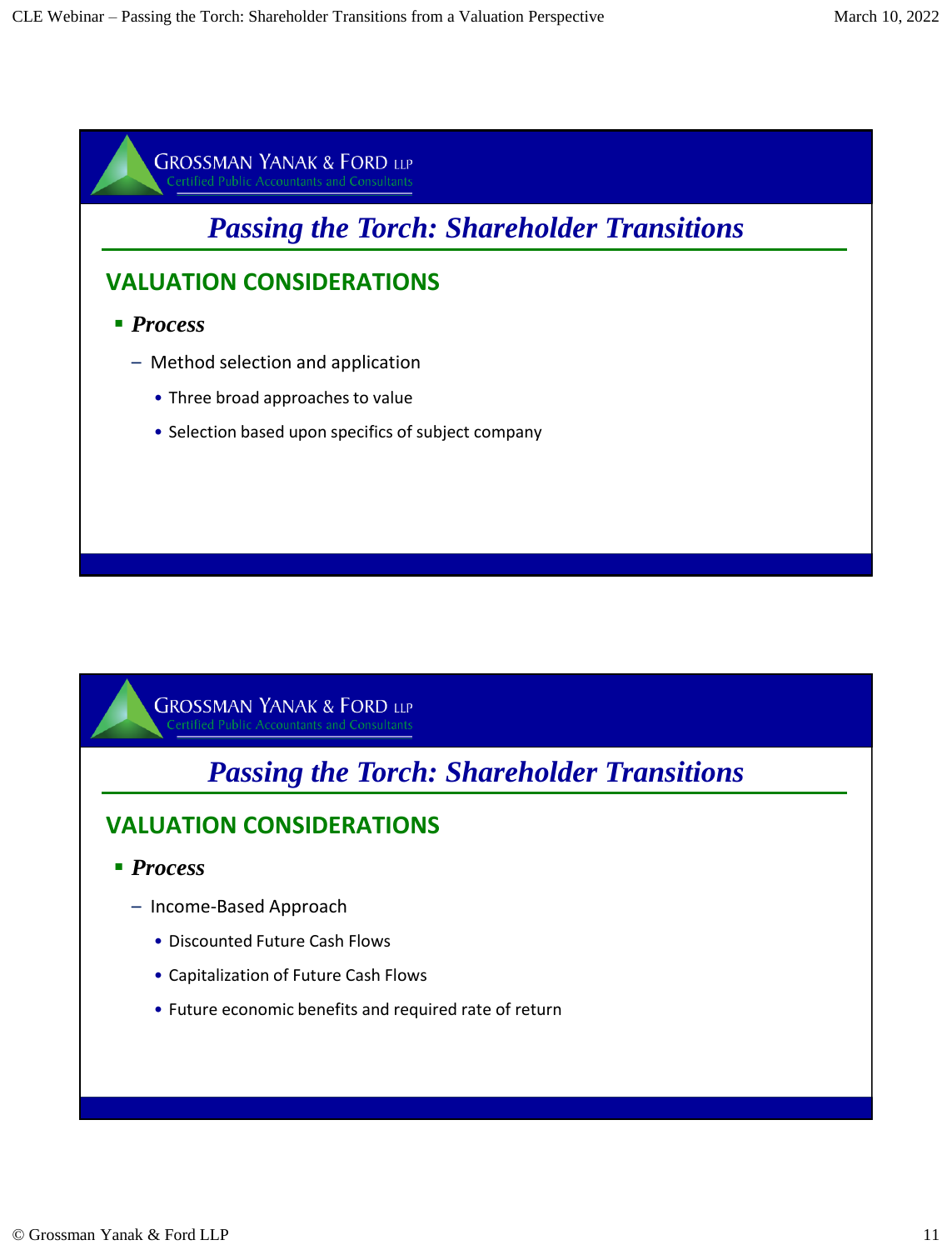

*Passing the Torch: Shareholder Transitions*

- *Process*
	- Cost/Asset-Based Approach
		- Asset Accumulation Method/Net Asset Value Method
		- Excess Earnings (Hybrid) Method
		- Typical for asset-laden companies or asset-holding entities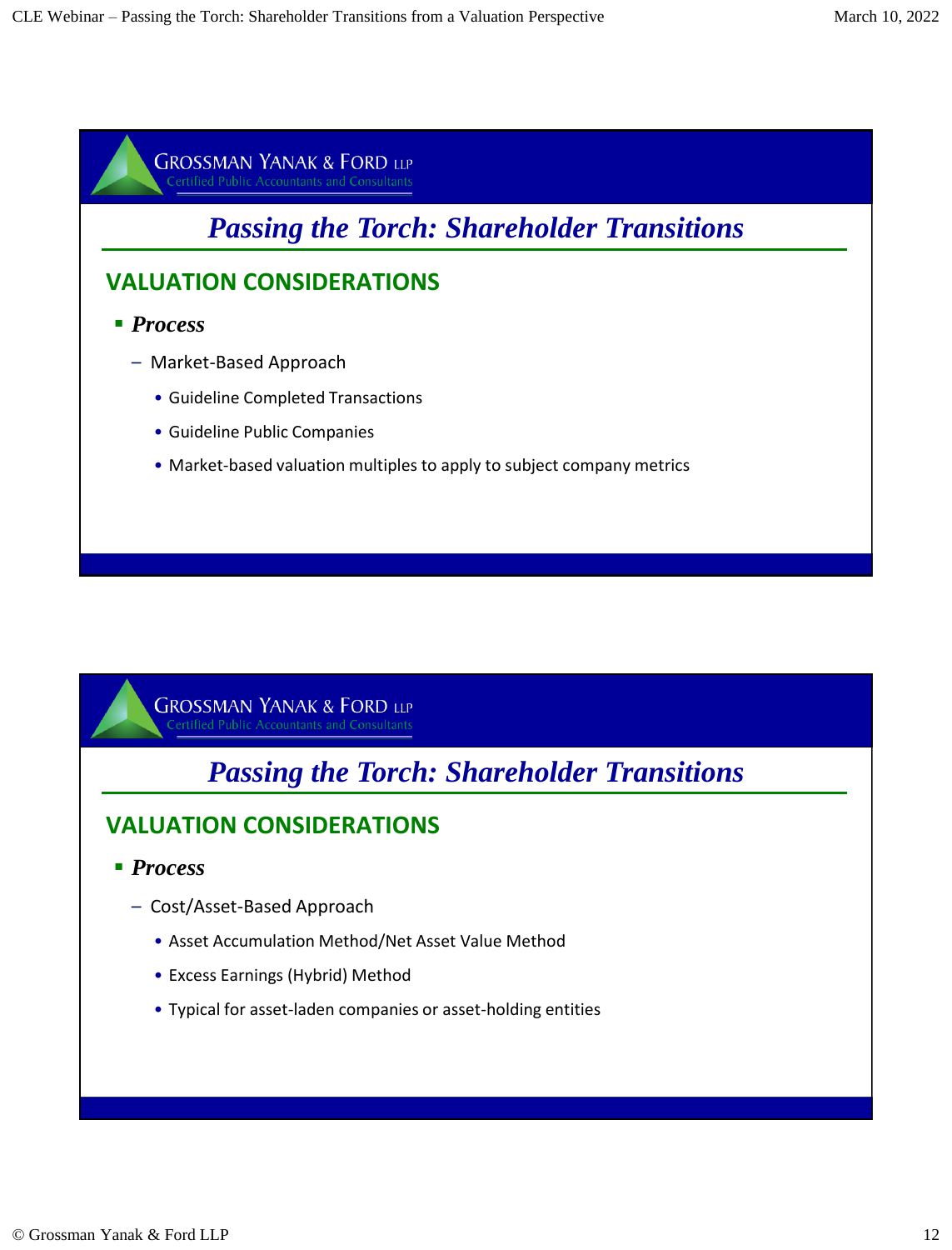

# *Passing the Torch: Shareholder Transitions*

- *Process*
	- Additional transaction-related consulting
		- Post-closing adjustments
		- Synthetic equity valuation (financial reporting)
		- Purchase price allocation
		- Audit and tax services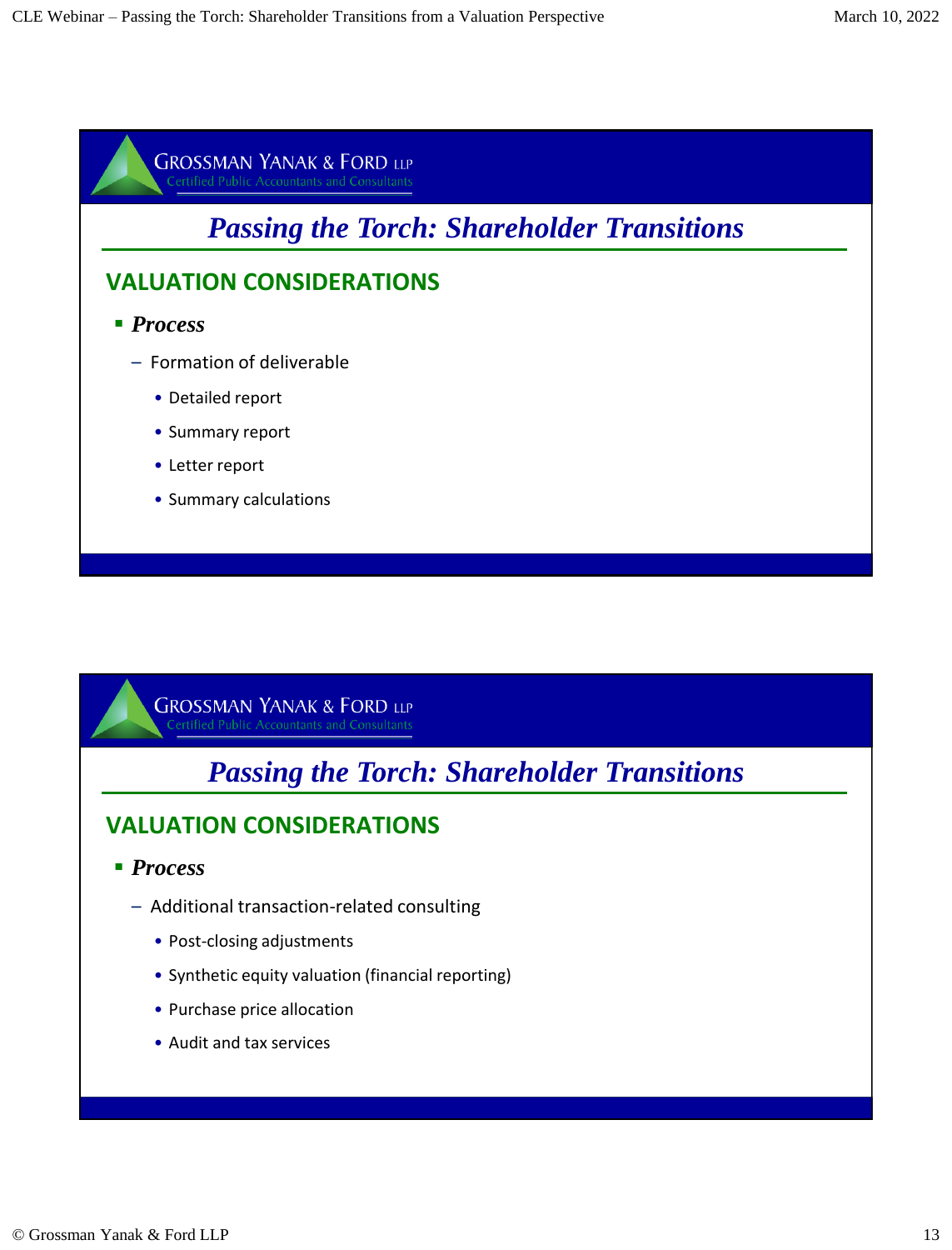

# *Passing the Torch: Shareholder Transitions*

- *Importance of a Buy-Sell Agreement*
	- Failure to address complex potential equity owner exit issues is one of the most prolific drivers of controversy and litigation among business partners
	- Many of these negative outcomes can be easily avoided with a properly crafted buy-sell agreement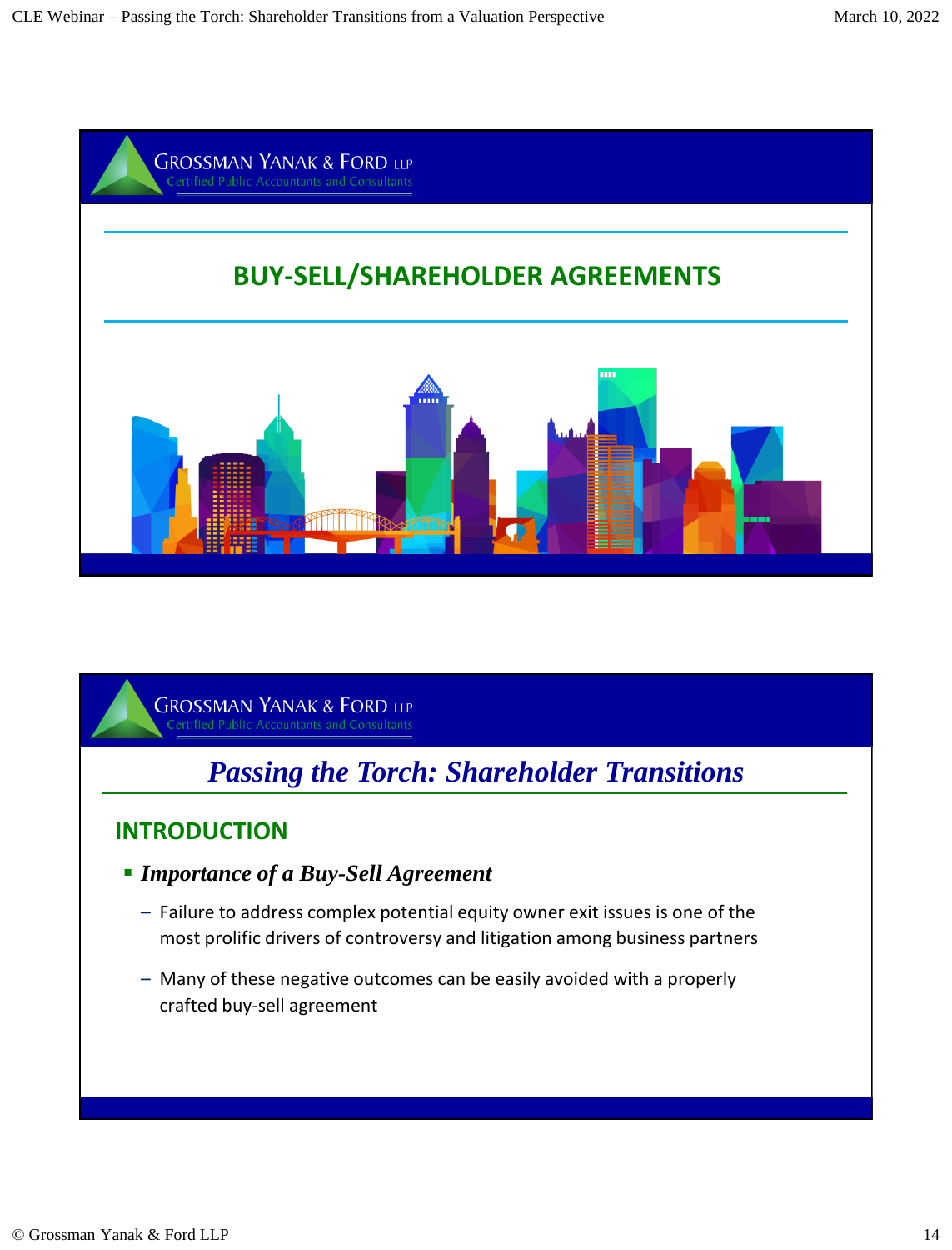

# *Passing the Torch: Shareholder Transitions*

- *Issues with no Buy-Sell Agreement*
	- No identification of applicable events
	- Lack of guidance
	- Lack of clarity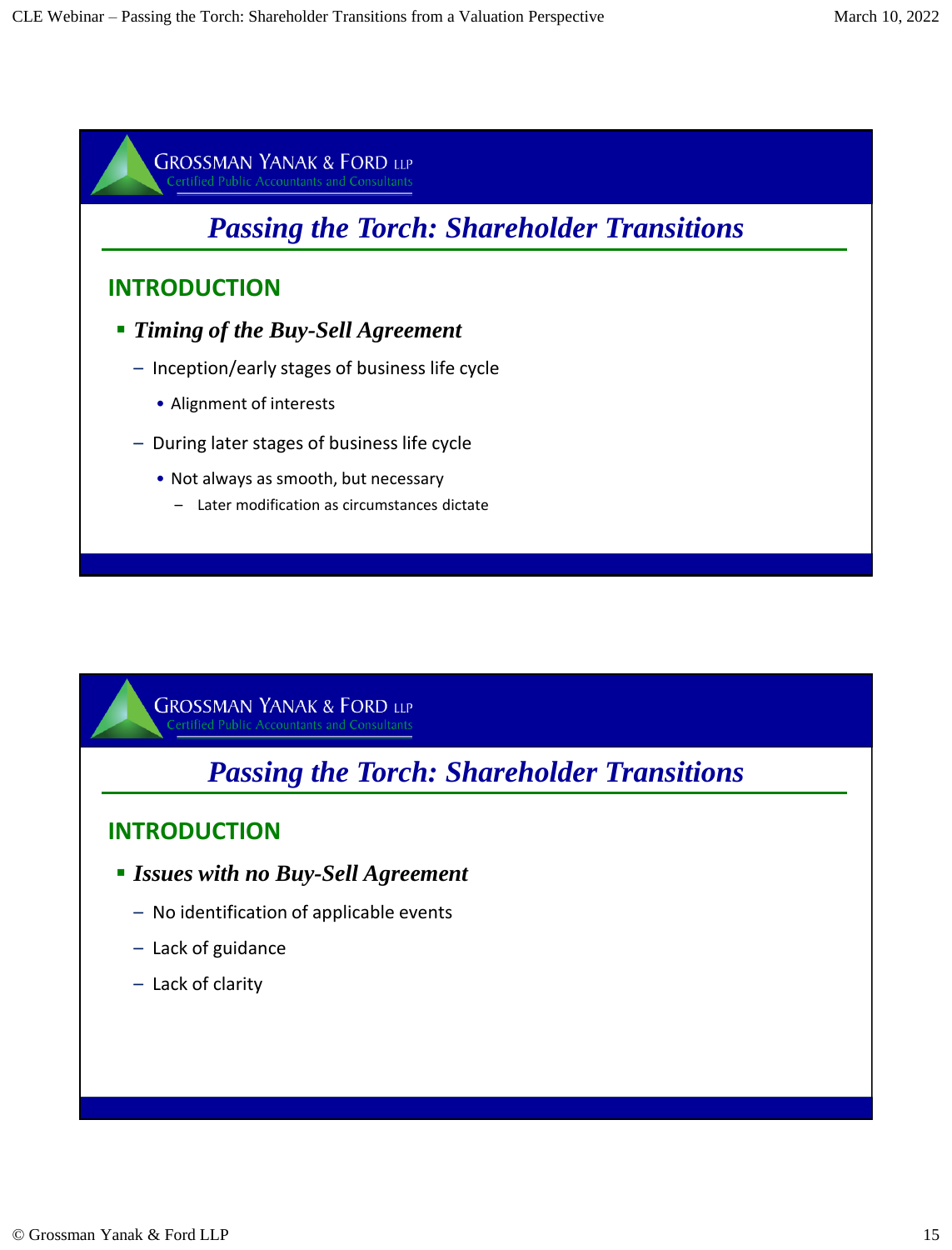



# *Passing the Torch: Shareholder Transitions*

- *Core planning elements in consideration of buy-sell agreements*
	- Identify and define all appropriate trigger events
	- Identify and define the proper manner to set the price of the equity interests
	- Identify and define the terms of payment and the mechanisms by which the consideration will be paid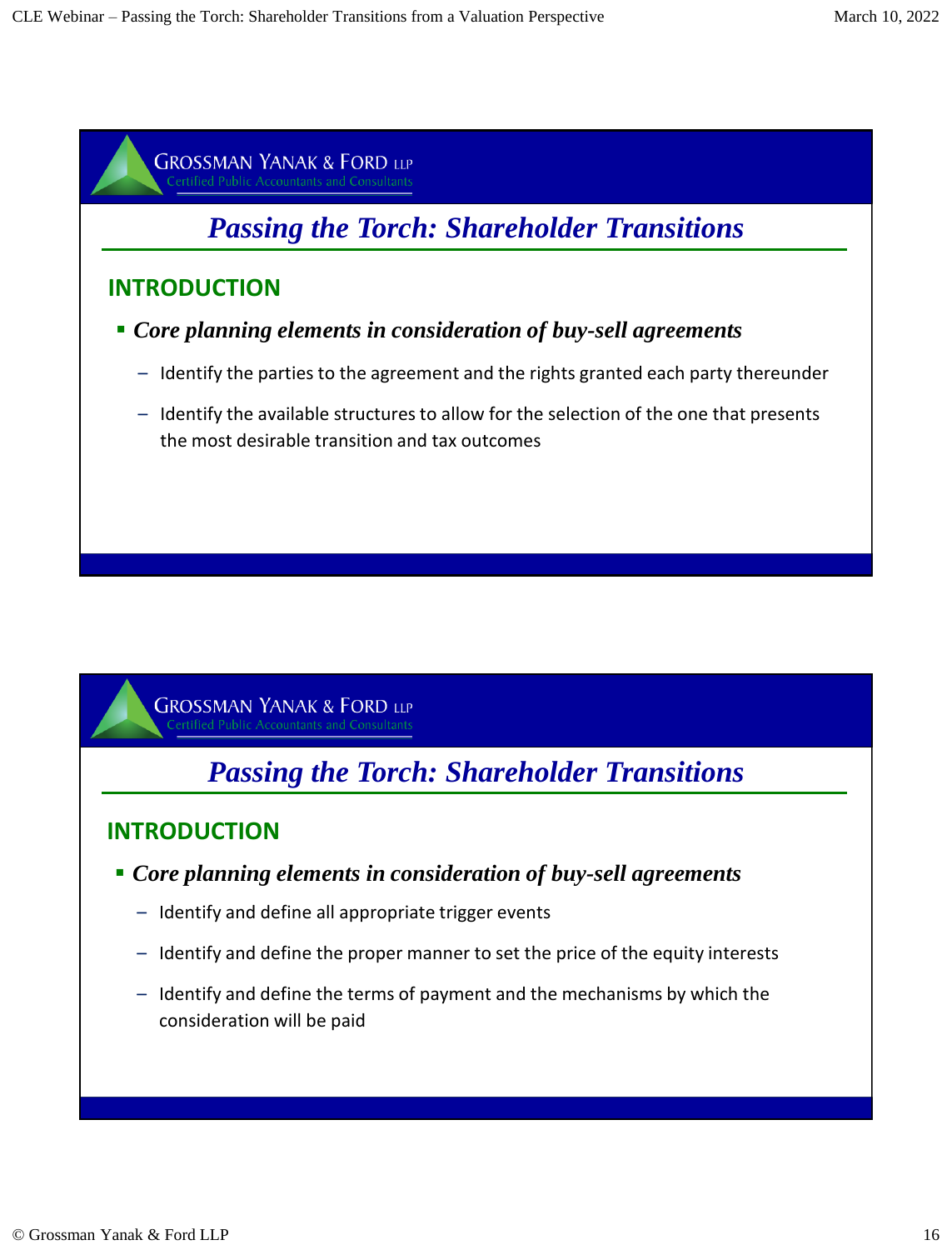

# *Passing the Torch: Shareholder Transitions*

## **FUNDAMENTAL CONSIDERATIONS**

- *Buy-Sell Agreement Fundamentals*
	- Buy-sell agreements generally provide for the following:
		- Timing of co-owner sales of their equity ownership interests
		- Whether the co-owner departure is mandatory or optional
		- What trigger events mandate the departure of a co-owner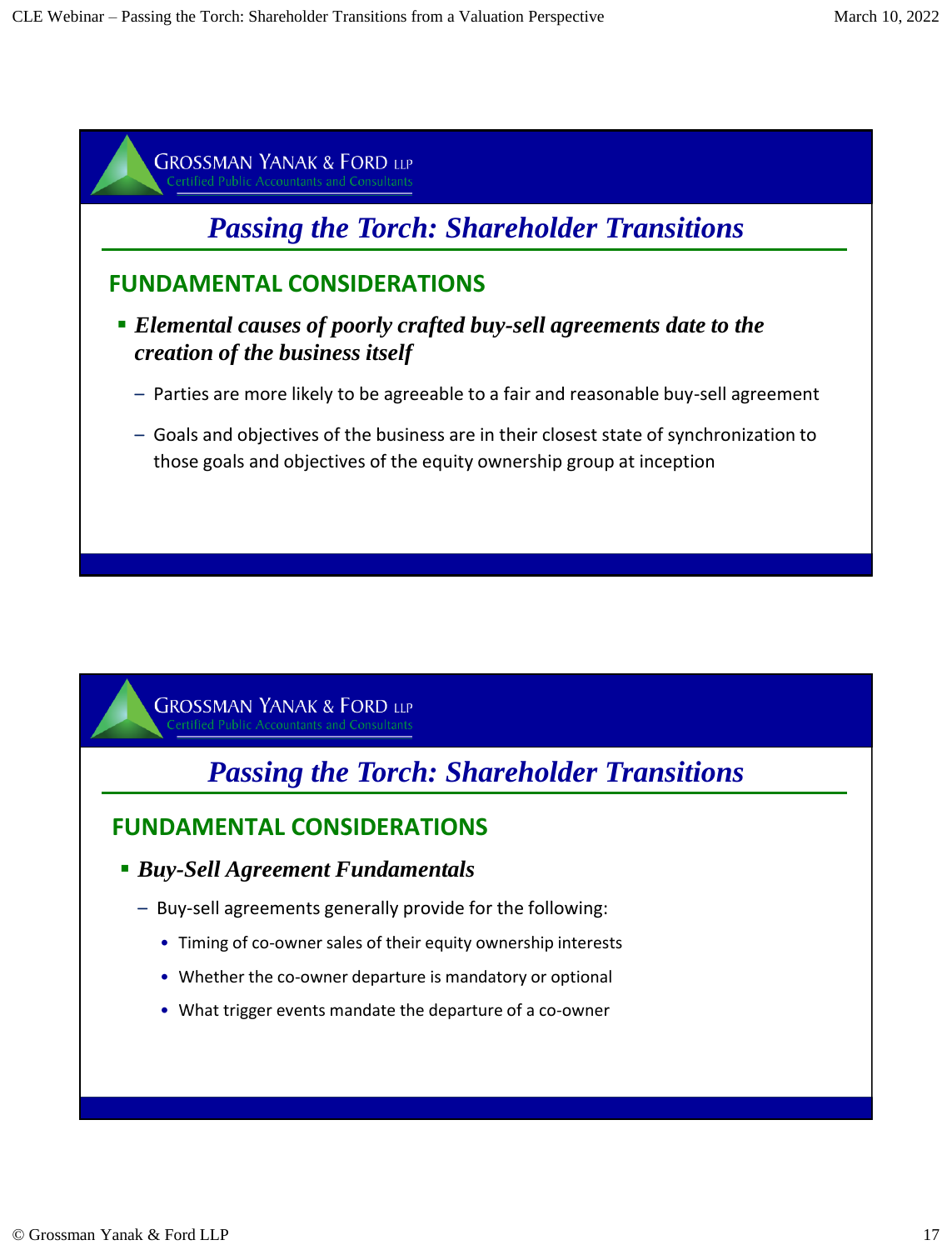# *Passing the Torch: Shareholder Transitions*

### **FUNDAMENTAL CONSIDERATIONS**

#### *Buy-Sell Agreement Fundamentals*

- Buy-sell agreements generally provide for the following:
	- How the value of the co-owner's equity ownership interest is to be determined
	- The terms under which the value of the co-owner's equity interest will be paid
	- The funding mechanism by which the exiting co-owner will be paid
	- Setting forth the means for dispute resolution

**GROSSMAN YANAK & FORD LLP** fied Public Accountants and Consultants

# *Passing the Torch: Shareholder Transitions*

### **FUNDAMENTAL CONSIDERATIONS**

- *Critical Elements of Buy-Sell Agreements*
	- Selecting the most appropriate type of agreement
	- Setting restrictions on transferability of the equity interests
	- Identifying the events which invoke the provisions of the buy-sell agreement
		- Trigger events: death, disability, default and divorce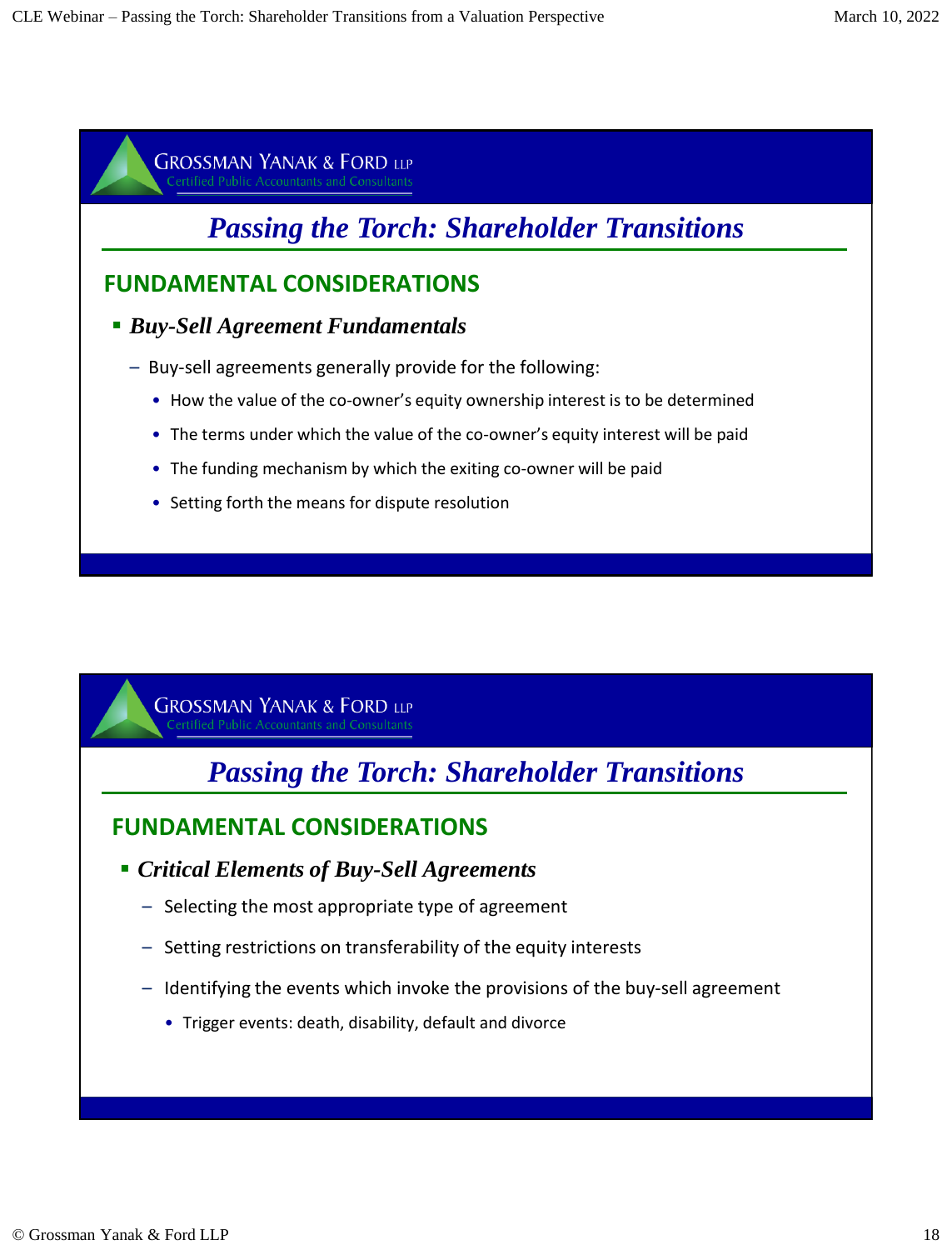

*Passing the Torch: Shareholder Transitions*

### **VALUATION**

- *Applicable Standards of Value*
	- Fair Market Value
	- Investment Value
	- Fair Value Under State Statutes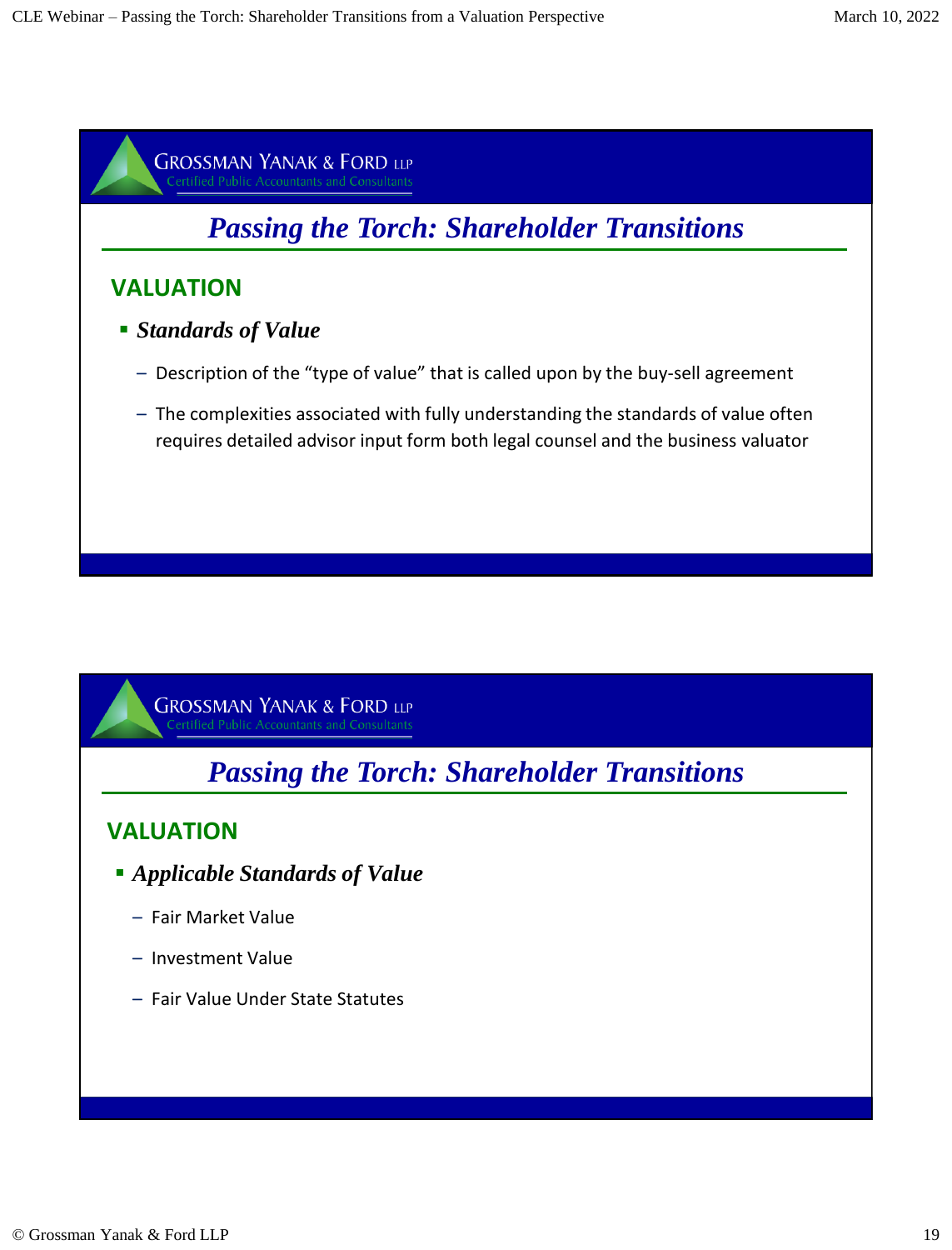

# *Passing the Torch: Shareholder Transitions*

#### **VALUATION**

#### *The Valuation Date*

- Various dates of valuation often include:
	- The date of notification
	- The date of equity owner departure
	- The date of transaction closing
	- The last quarter or year end
	- The date of specific trigger event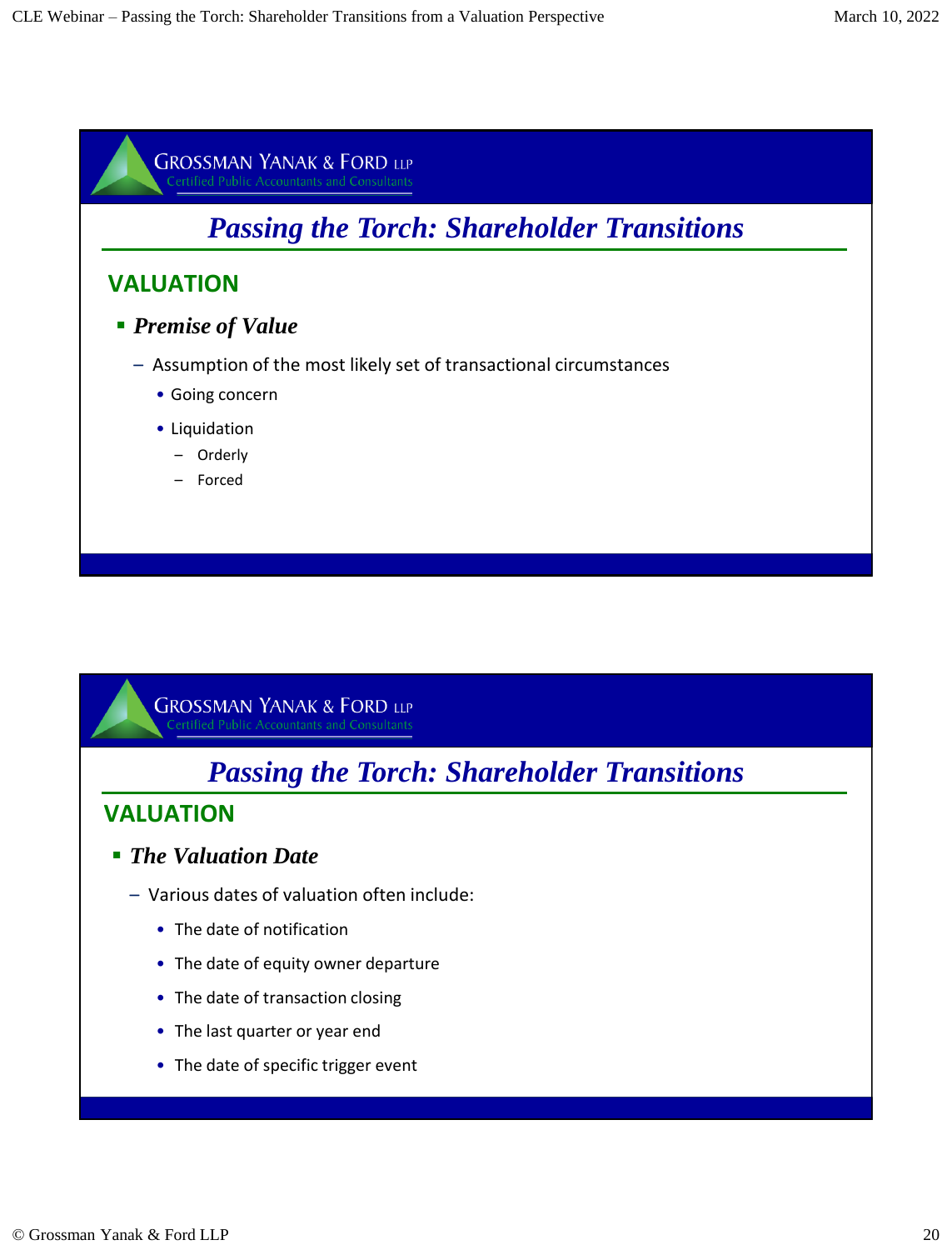

# *Passing the Torch: Shareholder Transitions*

### **VALUATION**

- *Case Law Examples of Problem Areas* 
	- *Arizona Tea, Ferolito v. Vultaggio*  NY Supreme Court, Nassau County, No. 004058-12
	- *Fredericks Peebles & Morgan LLP v. Assam* (LEXIS 142)
	- *Tate v. Tate* (LEXIS 1340)
	- *Matter of the Estate of Maurice F. Frink*, No. 6-433
	- *Etienne v. Miller*, No. F049110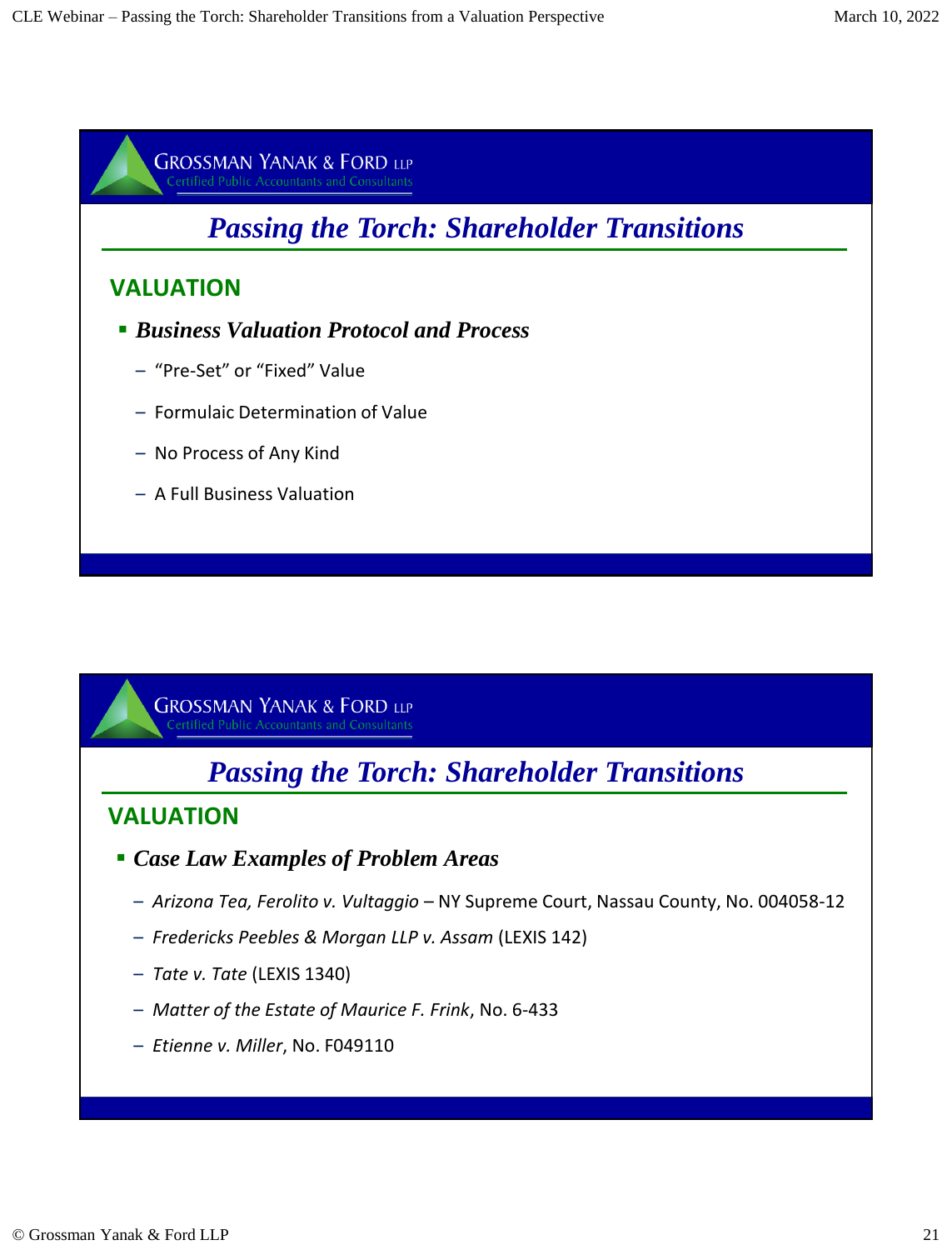

*Passing the Torch: Shareholder Transitions*

### **CAUSES OF SHAREHOLDER DIVORCE**

- *Personal Use of Business Assets/Income*
- *Personal Behaviors of a Civil or Criminal Nature*
- *Use of Business to Advocate Personal Interests*
- *Financial Success/Distress in the Business*
- *Shareholder/Equity Owner Freeze Out*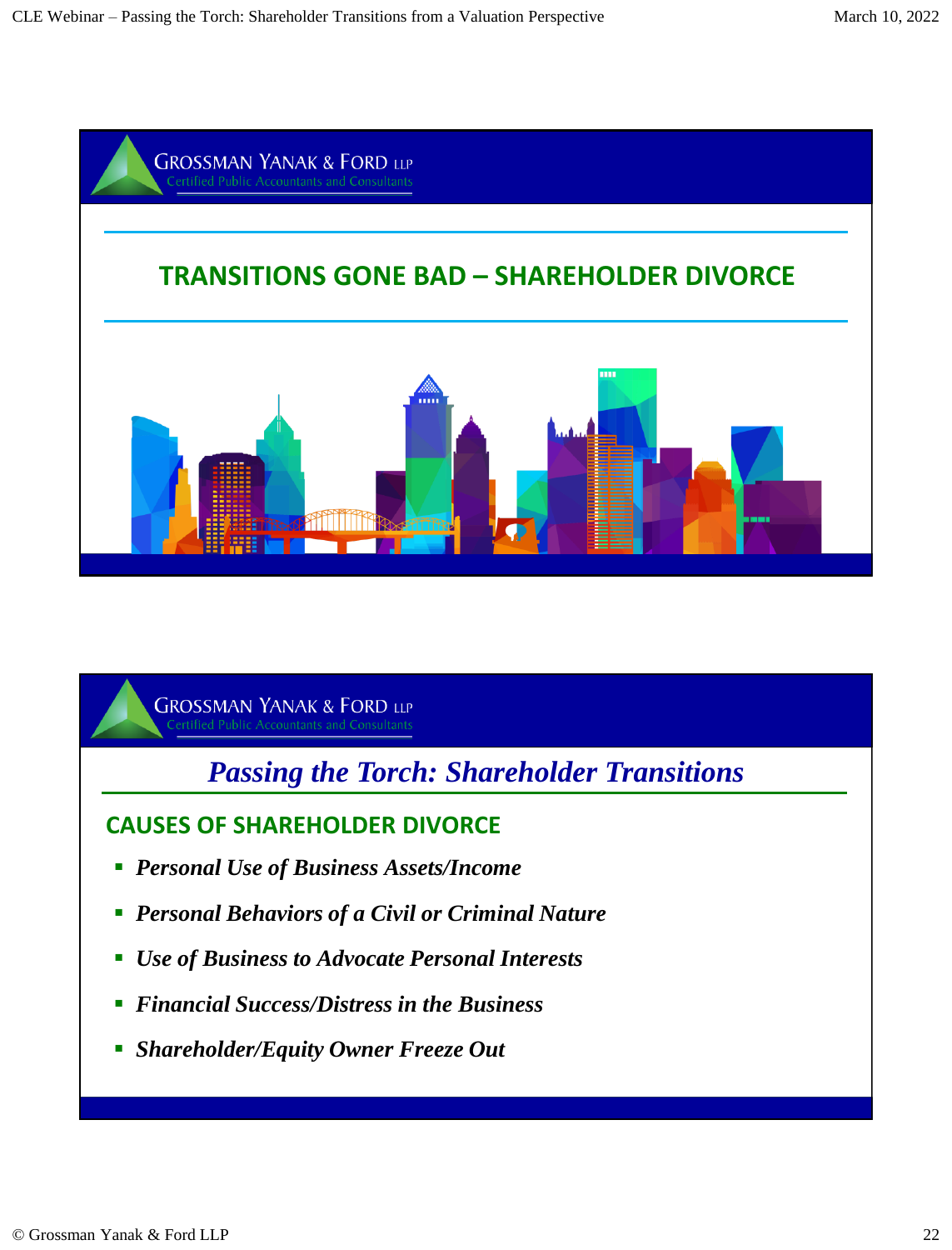

- Remaining shareholders no longer need to deal with him/her
- Issues: valuation and payment

*Passing the Torch: Shareholder Transitions*

## **SHAREHOLDER DIVORCE RESOLUTION ALTERNATIVES**

- *Sale of Business*
	- Extreme, but sometimes the only option
	- Completed transaction is negotiated by third parties
	- Can be achieved in a taxable transaction or tax-free basis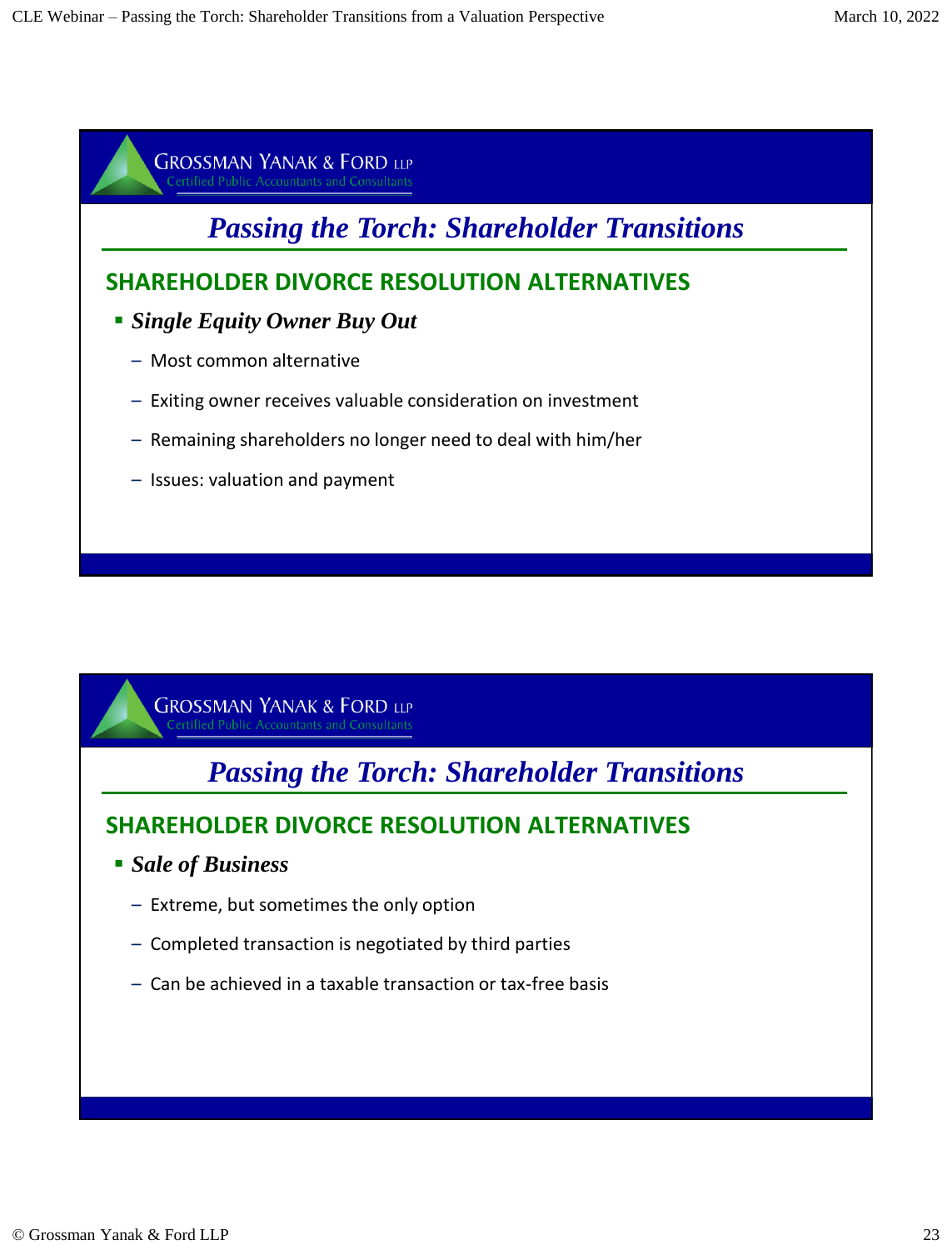

# *Passing the Torch: Shareholder Transitions*

## **SHAREHOLDER DIVORCE RESOLUTION ALTERNATIVES**

- *Arbitration*
	- Goal is to push to quick resolution without high cost
	- Can be voluntary or mandatory; binding or non-binding
	- Clauses directing arbitration often contained in governing documents
- *Mediation*

**GROSSMAN YANAK & FORD LLP** fied Public Accountants and Consultants

*Passing the Torch: Shareholder Transitions*

## **SHAREHOLDER DIVORCE RESOLUTION ALTERNATIVES**

- *Resolution in Court*
	- Courts do not want to address disputes among business owners
	- Few tools available for resolution
	- Only become involved in limited situations
	- Courts can appoint a custodian to run the business in place of the individuals involved in the dispute (not common)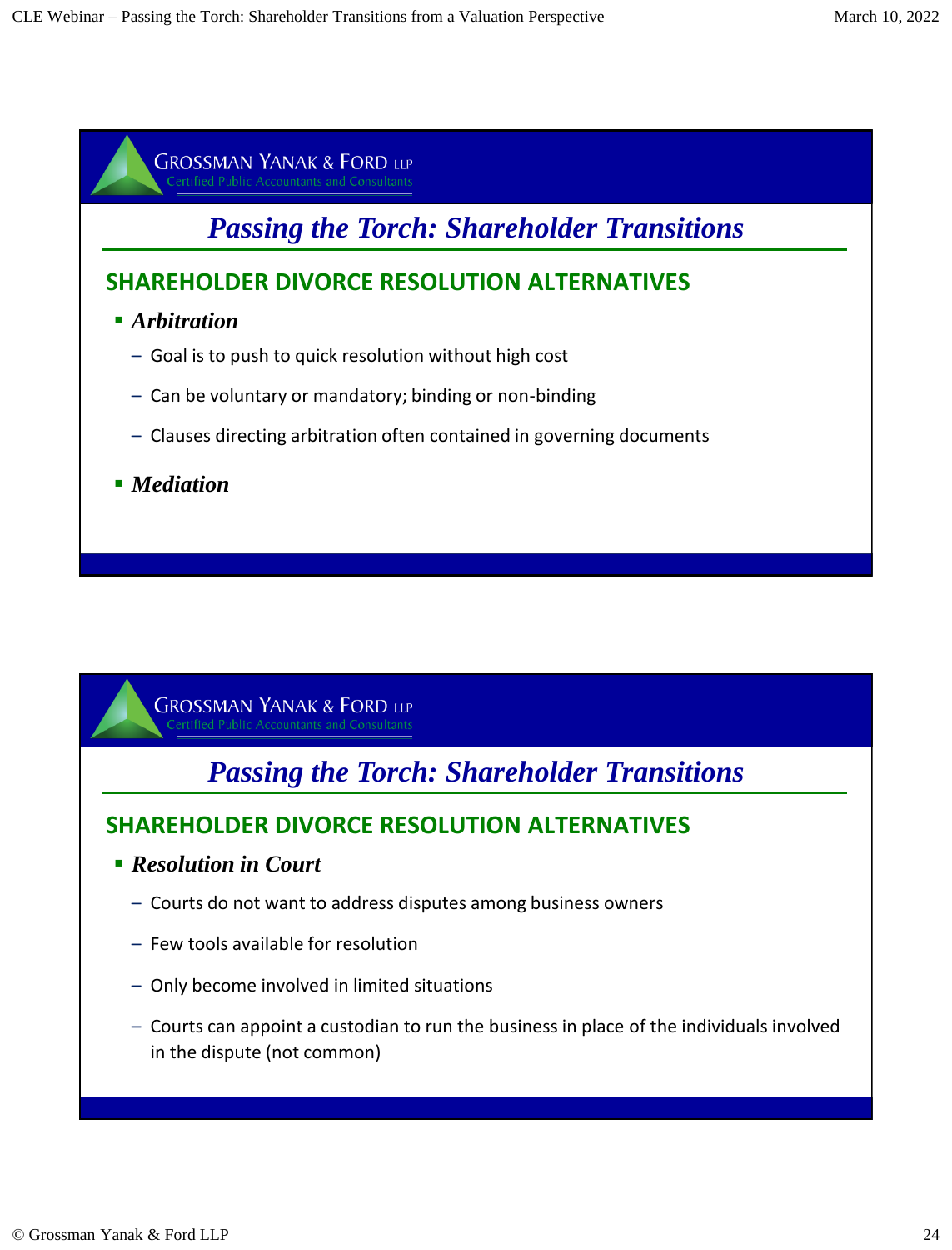# *Passing the Torch: Shareholder Transitions*

### **ROLE OF INDEPENDENT FINANCIAL SPECIALISTS**

- *Type of dispute influences the assignment(s) requested of the specialist*
- *Specialist should have clear understanding of dispute*
- *Role of specialist can include* 
	- Business valuation expert
	- Forensic accounting expert
	- Consulting and/or other support services

**GROSSMAN YANAK & FORD LLP** ed Public Accountants and Consultants

# *Passing the Torch: Shareholder Transitions*

## **VALUATION ISSUES**

- *Valuation poses one of the most critical issues*
- *Failure to consider nuances can create issues*
- *Lack of a quality valuation can prove to be a costly misstep*
- *Critical to engage a qualified valuation expert*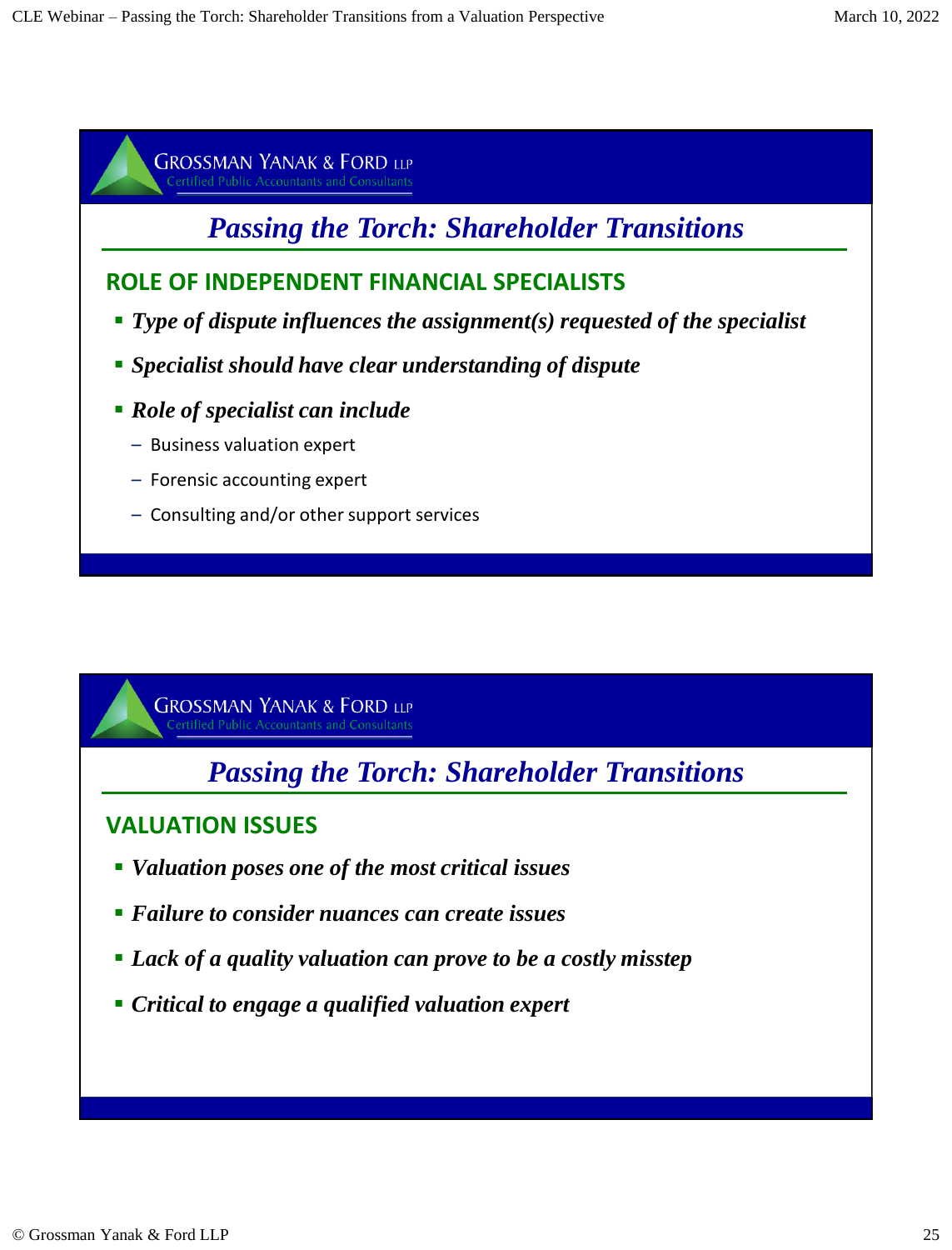

*Passing the Torch: Shareholder Transitions*

### **VALUATION ISSUES**

- *Fair Value vs. Fair Market Value Standard*
	- Most states (including PA) use fair value to resolve shareholder disputes
	- Defined in the Revised Model Business Corporation Act
	- Some courts do not equate fair value to fair market value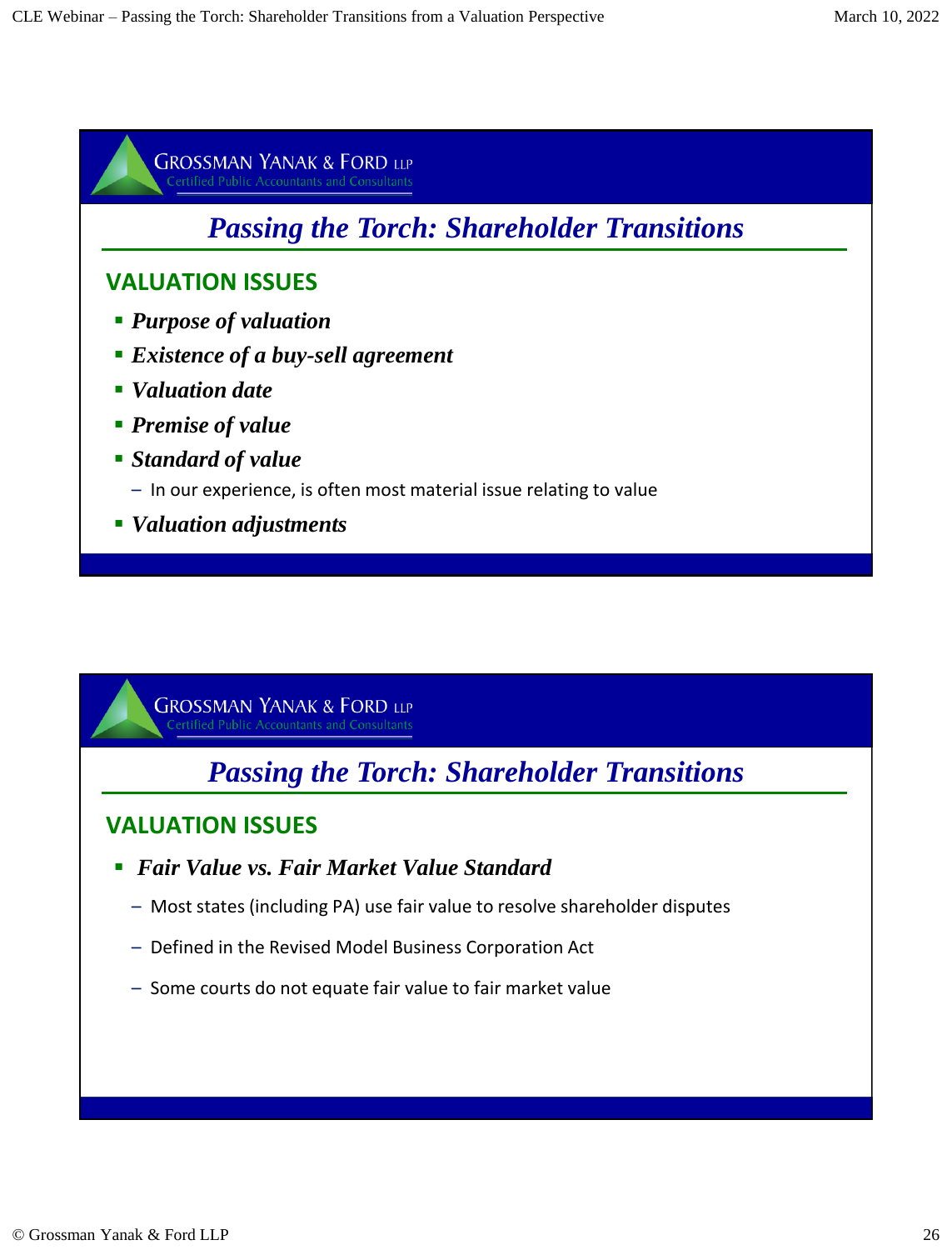| <b>GROSSMAN YANAK &amp; FORD LLP</b><br><b>Certified Public Accountants and Consultants</b>                           |                                                 |  |
|-----------------------------------------------------------------------------------------------------------------------|-------------------------------------------------|--|
| <b>Passing the Torch: Shareholder Transitions</b>                                                                     |                                                 |  |
| <b>VALUATION ISSUES</b>                                                                                               |                                                 |  |
| • Fair Value vs. Fair Market Value Standard                                                                           |                                                 |  |
| <b>Fair Value</b>                                                                                                     | <b>Fair Market Value</b>                        |  |
| Not always a willing buyer                                                                                            | Willing buyer                                   |  |
| Not a willing seller                                                                                                  | Willing seller                                  |  |
| Buyer not always compelled; seller under compulsion                                                                   | Neither under compulsion                        |  |
| The impact of the proposed transaction is not considered;<br>the "fairness" to the seller is a possible consideration | Assumes a typical hypothetical buyer and seller |  |
| A concept of "fairness" to the seller, considering the inability<br>to keep the stock                                 | A price equitable to both                       |  |

# *Passing the Torch: Shareholder Transitions*

### **VALUATION ISSUES**

### *Fair Value vs. Fair Market Value Standard*

| <b>Fair Value</b>                                                                        | <b>Fair Market Value</b>                                        |
|------------------------------------------------------------------------------------------|-----------------------------------------------------------------|
| Does not assume that buyer and seller have equal knowledge                               | Assumes buyer and seller have equal knowledge                   |
| Does not assume reasonable knowledge of both parties                                     | Assumes reasonable knowledge of both parties                    |
| Applicable only to minority blocks                                                       | Applicable to both controlling interests and<br>minority blocks |
| The most common value standard in state dissenting and<br>oppressed shareholder statutes | Applies to all federal tax valuations                           |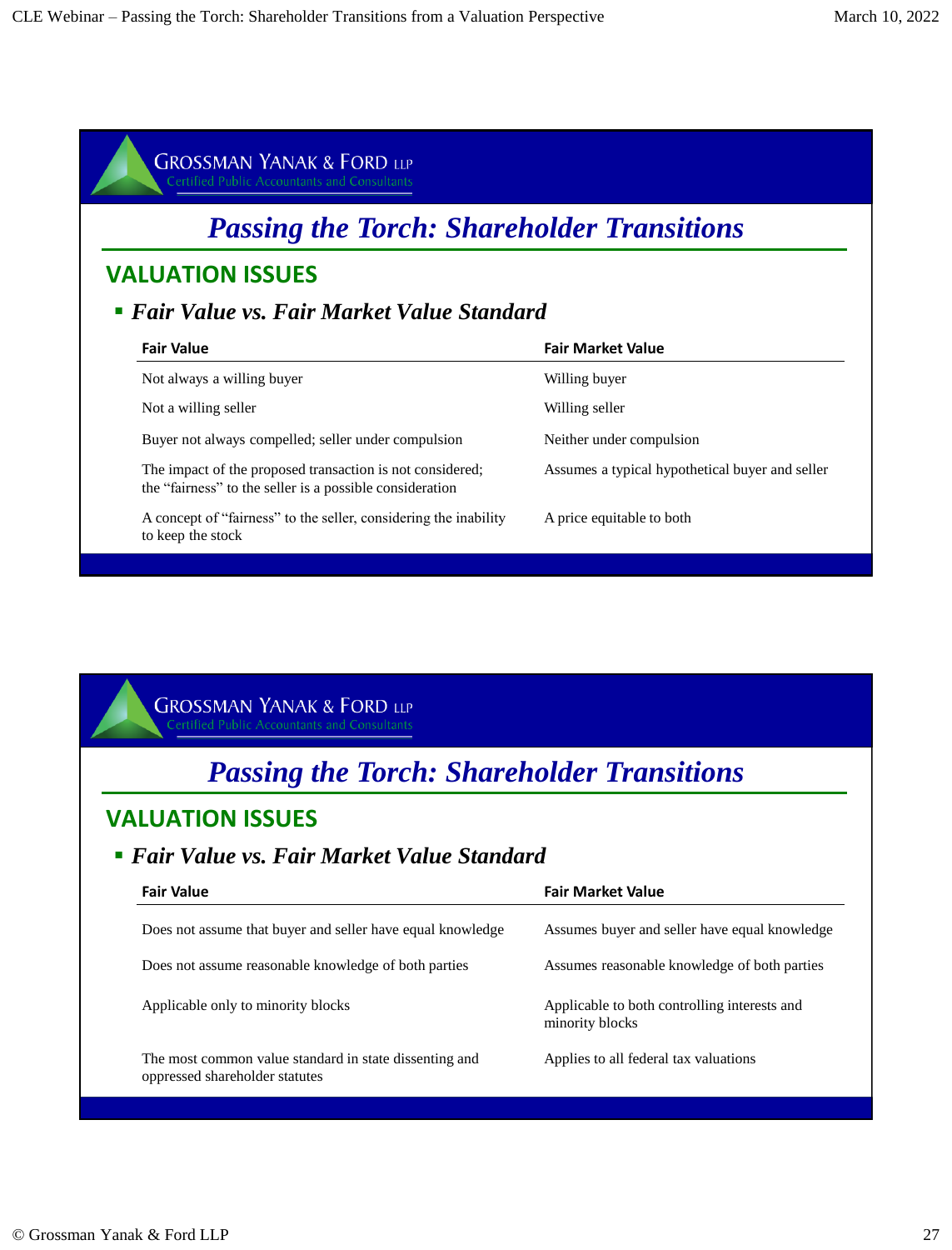# *Passing the Torch: Shareholder Transitions*

### **VALUATION ISSUES**

- *Valuation adjustments* 
	- Driven by:
		- Specific investment characteristics
		- Required standard of value
		- Methodologies applied

**GROSSMAN YANAK & FORD LLP** ified Public Accountants and Consultants

# *Passing the Torch: Shareholder Transitions*

#### **VALUATION ISSUES**

- *Valuation adjustments* 
	- Buy-sell agreement may speak to the standard of value which will impact application of discounts
	- Absent governing documents, state statutes will provide authority
	- Application of discounts in a fair value context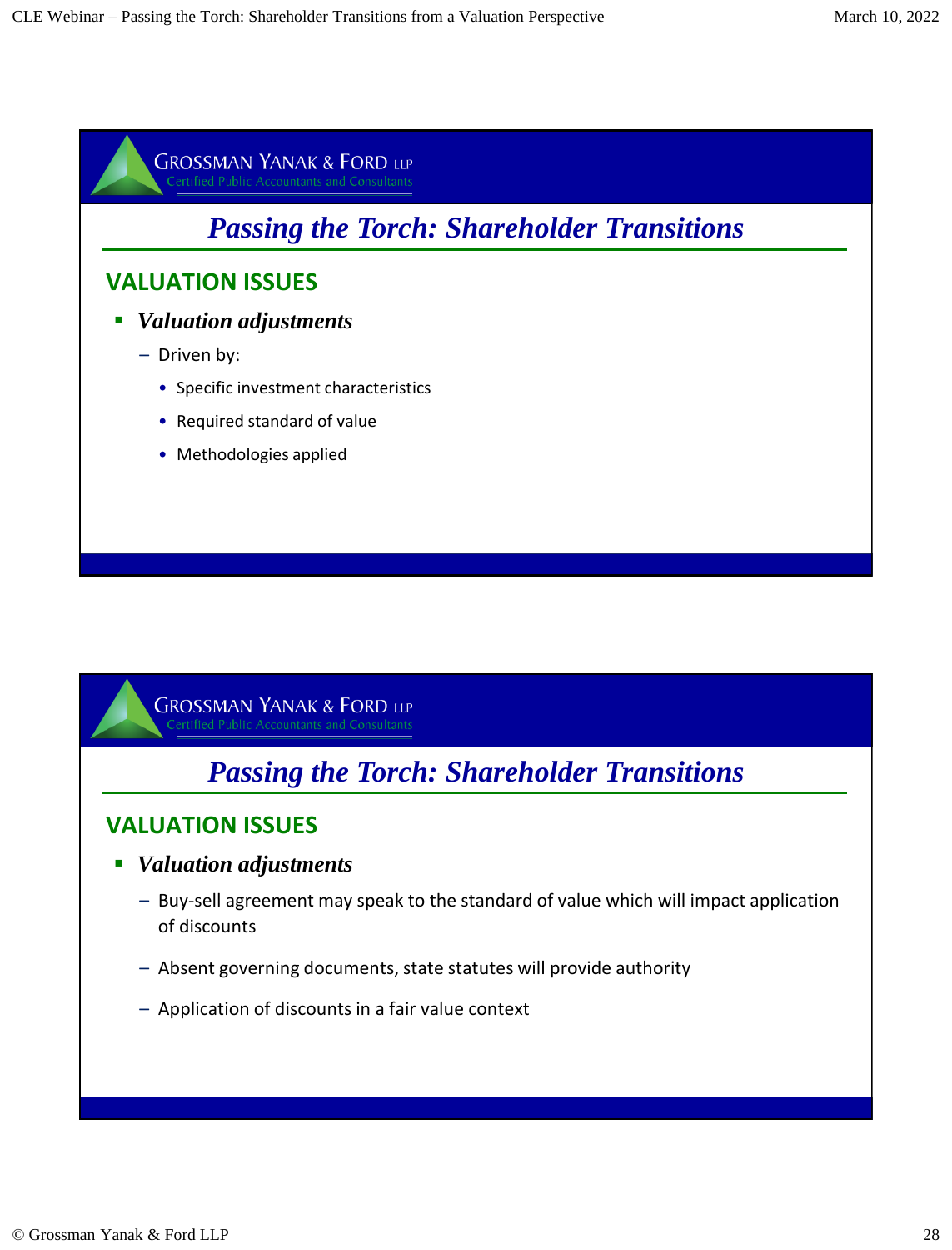

# *Passing the Torch: Shareholder Transitions*

### **FORENSIC ISSUES**

- *Types of Malfeasance*
	- Financial statement improprieties
	- Asset misappropriation
	- Fraudulent disbursements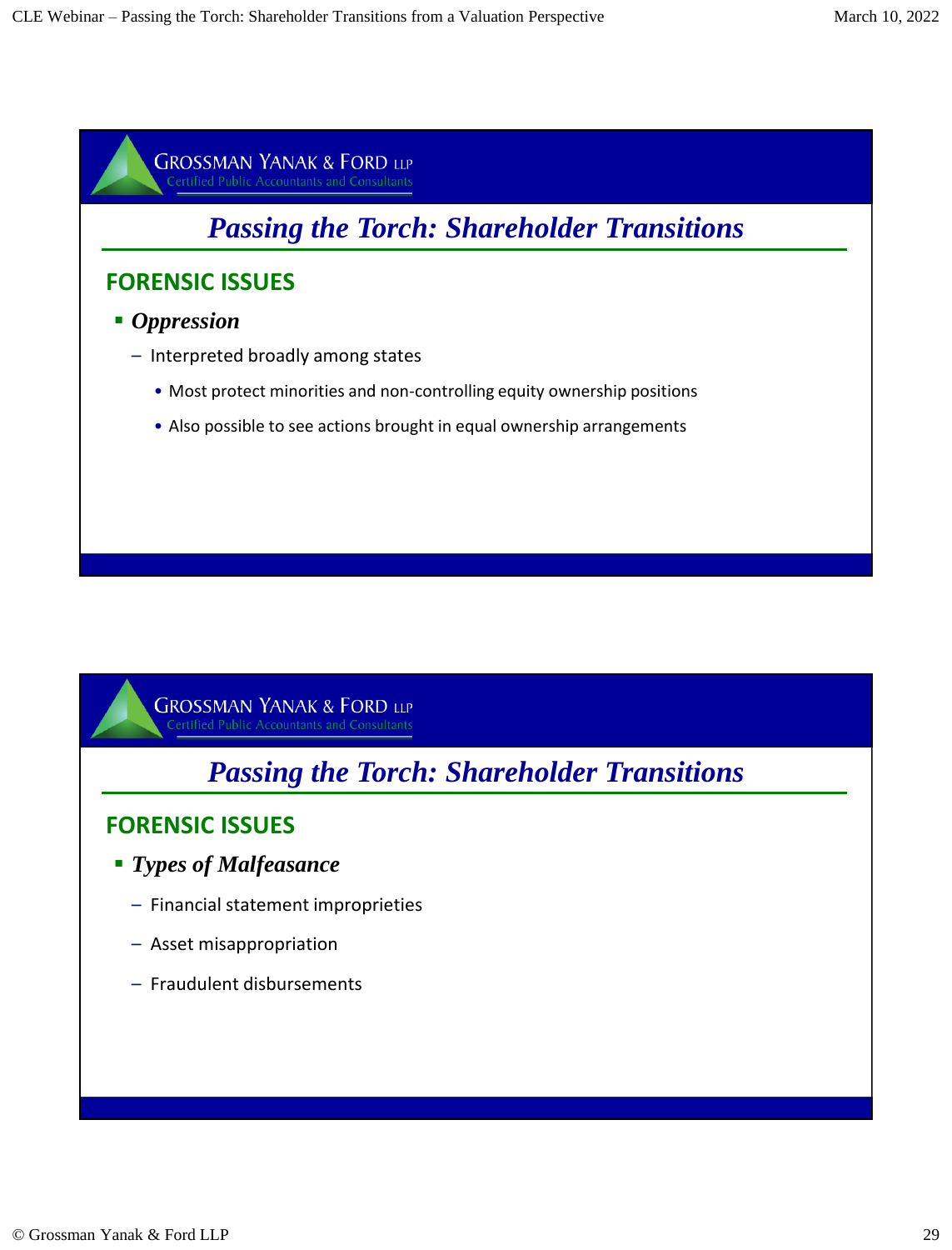![](_page_29_Figure_2.jpeg)

*Passing the Torch: Shareholder Transitions*

### **RELEVANT CASES**

- *Patel v. Siddhi Hospitality, LLC,* **312 Or. App. 347 (Or. Ct. App. 2021)**
- *Parrish v. Schroering,* **WL 1431604 (Ky. Ct. App. Apr. 16, 2021)**
- *Owen v. Cannon,* **C.A. No. 8860-CB (Del. Ch. June 17, 2015)**
- *Staiger v. Holohan,* **100 A.3d 622 (Pa. Super. 2014)**
- *Adler v. Tauberg,* **881 A.2d 1267 (Pa. Super. 2005)**